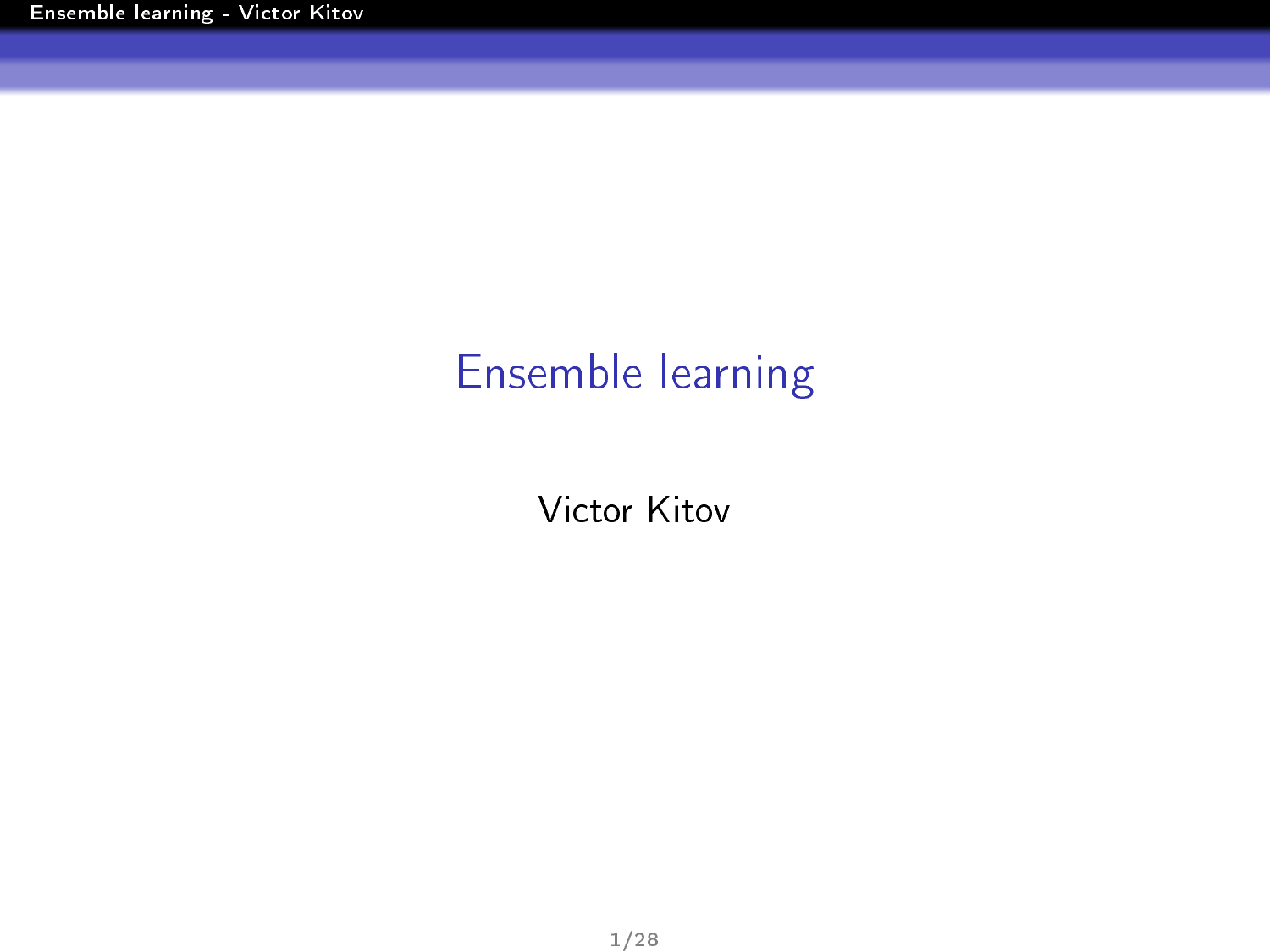# Ensemble learning

#### Definition 1

Ensemble learning - using multiple machine learning methods for a given problem and integrating their output to obtain final result.

**Synonyms:** committee-based learning, multiple classifier systems.

#### Applications:

- supervised methods: regression, classification
- unsupervised methods: clustering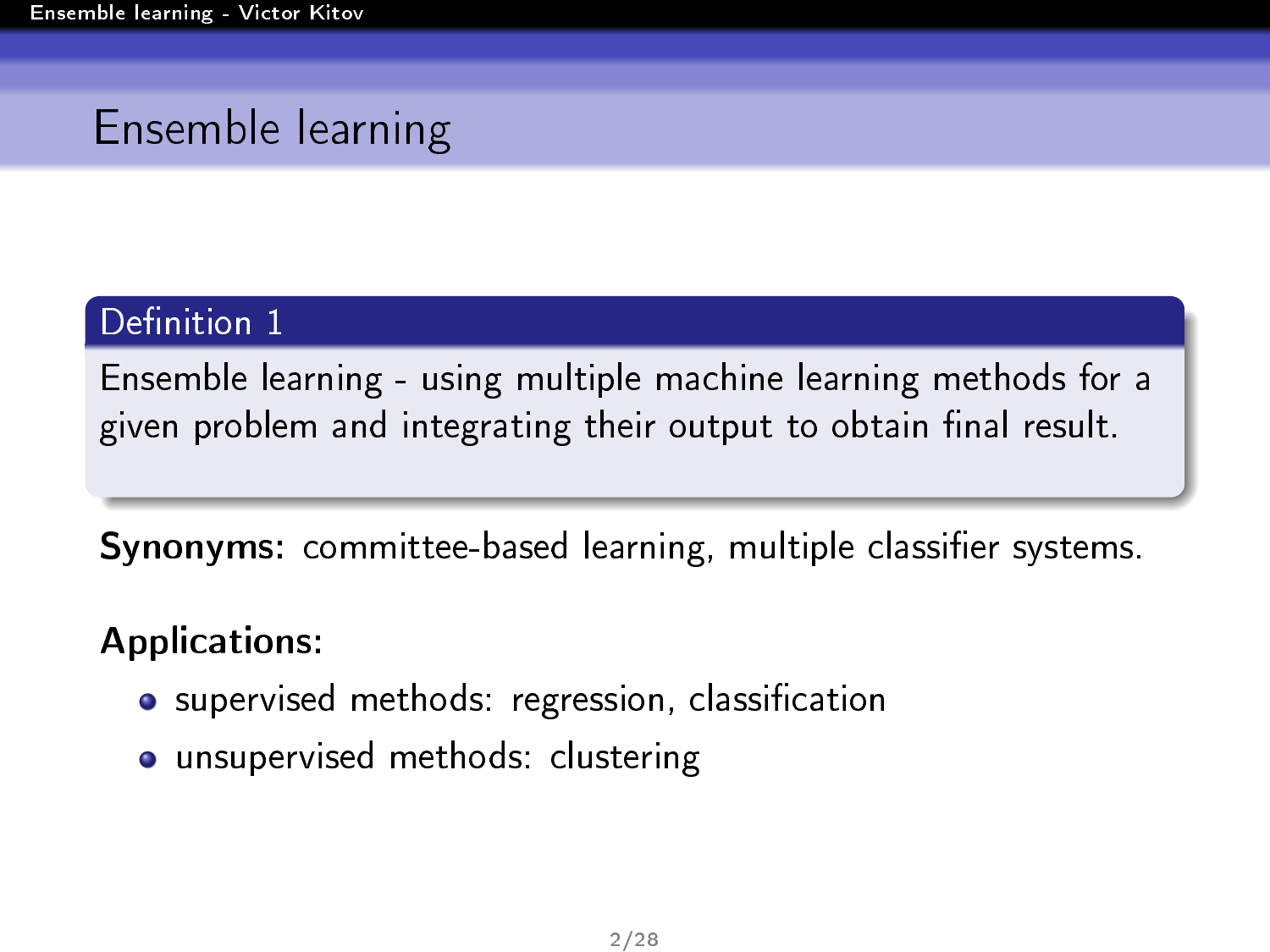### Ensembles use cases

- $\bullet$  solving C class classification with many binary classifiers
- o underfitting, high model bias
	- existing model hypothesis space is too narrow to explain the true one
	- different oversimplified models have bias in different directions, mutually compensating each other.
- o overfitting, high model variance
	- avoid local optima of optimization methods
	- too small dataset to figure out concretely the exact model hypothesis
- when task itself promotes usage of ensembles with features of different nature
	- E.g. computer security:
		- multiple sources of diverse information (password, face detection, fingerprint)
		- o different abstraction levels need to be united (current action, behavior pattern during day, week, month)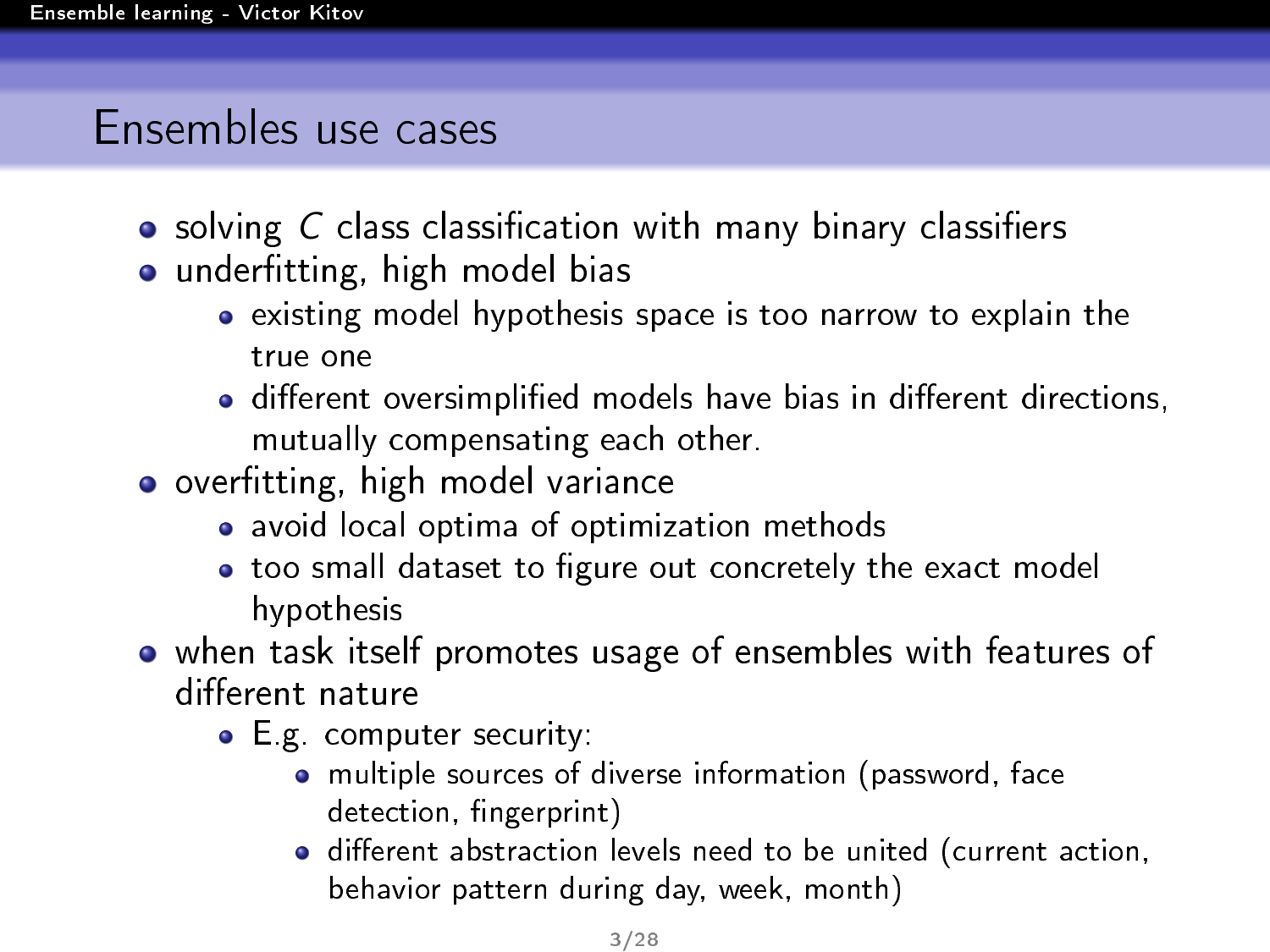# <span id="page-3-0"></span>Table of Contents



- 2 [Accuracy improvement demos](#page-6-0)
- Fixed integration schemes for classification
- [Stacking](#page-21-0)
- 5 [Sampling ensemble methods](#page-25-0)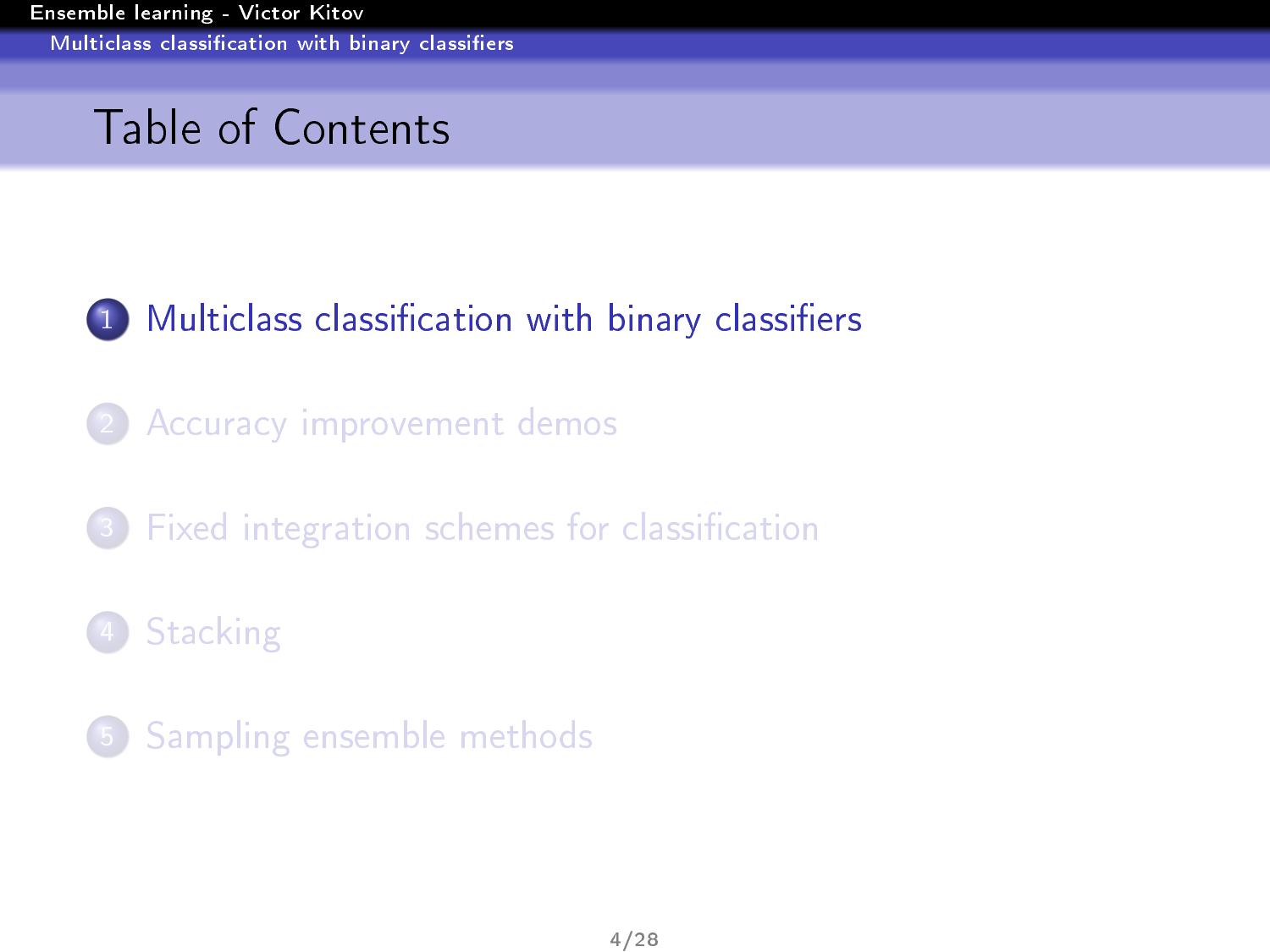# <span id="page-4-0"></span>Multiclass classification with binary classifiers

- Solved problem: make C-class classification using many binary classiers.
- Approaches:
	- one-versus-all
		- for each  $c = 1, 2, ...C$  train binary classifier on all objects and output  $\mathbb{I}[v_n = c]$ ,
		- $\bullet$  assign class, getting the highest score in resulting  $C$  classifiers.
	- one-versus-one
		- for each  $i, j \in [1, 2, ...C], i \neq j$  learn on objects with  $y_n \in \{i, j\}$  with output  $y_n$
		- assign class, getting the highest score in resulting  $C(C 1)/2$ classiers.
	- error correcting codes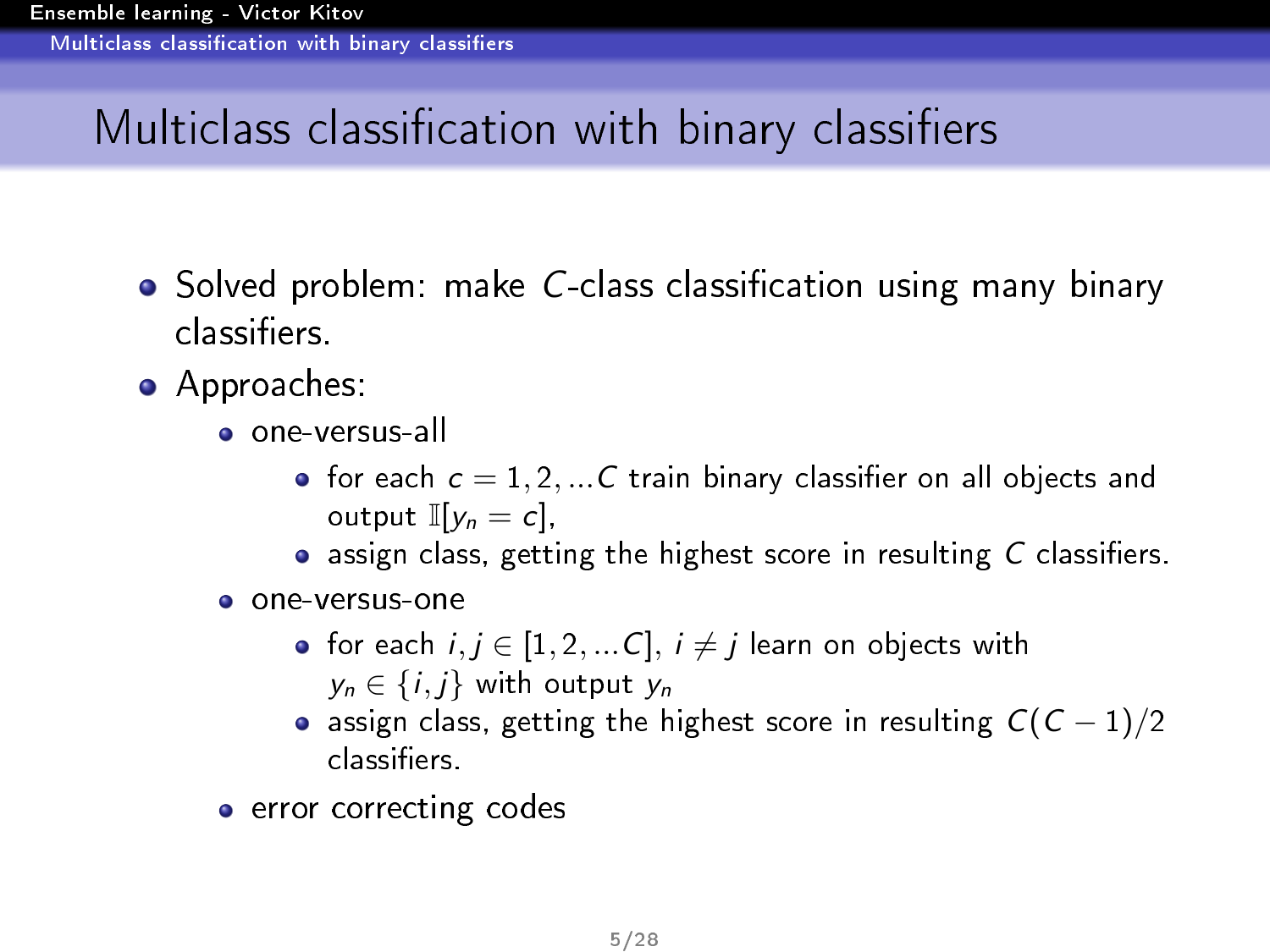### <span id="page-5-0"></span>Error correcting codes

- **o** Used in classification
- Each class  $\omega_i$  is coded as a binary codeword  $W_i$  consisting of  $B$  bits:

$$
\omega_i \to W_i
$$

- $\bullet$  Minimum sufficient amount of bits to code C classes is  $\lceil \log_2 C \rceil$
- $\bullet$  Given x, B binary classifiers predict each bit of the class codeword.
- Class is predicted as

$$
\hat{c}(x) = \arg\min_{c} \sum_{b=1}^{B} |W_{cb} - \hat{p}_b(x)|
$$

- $\bullet$  where  $W_{cb}$  is the b-th bit of codeword, corresponding to class c.
- More bits are used to make classification more robust to errors of individual binary classifiers.
- Codewords are selected to have maximum mutual Hamming distance or randomly.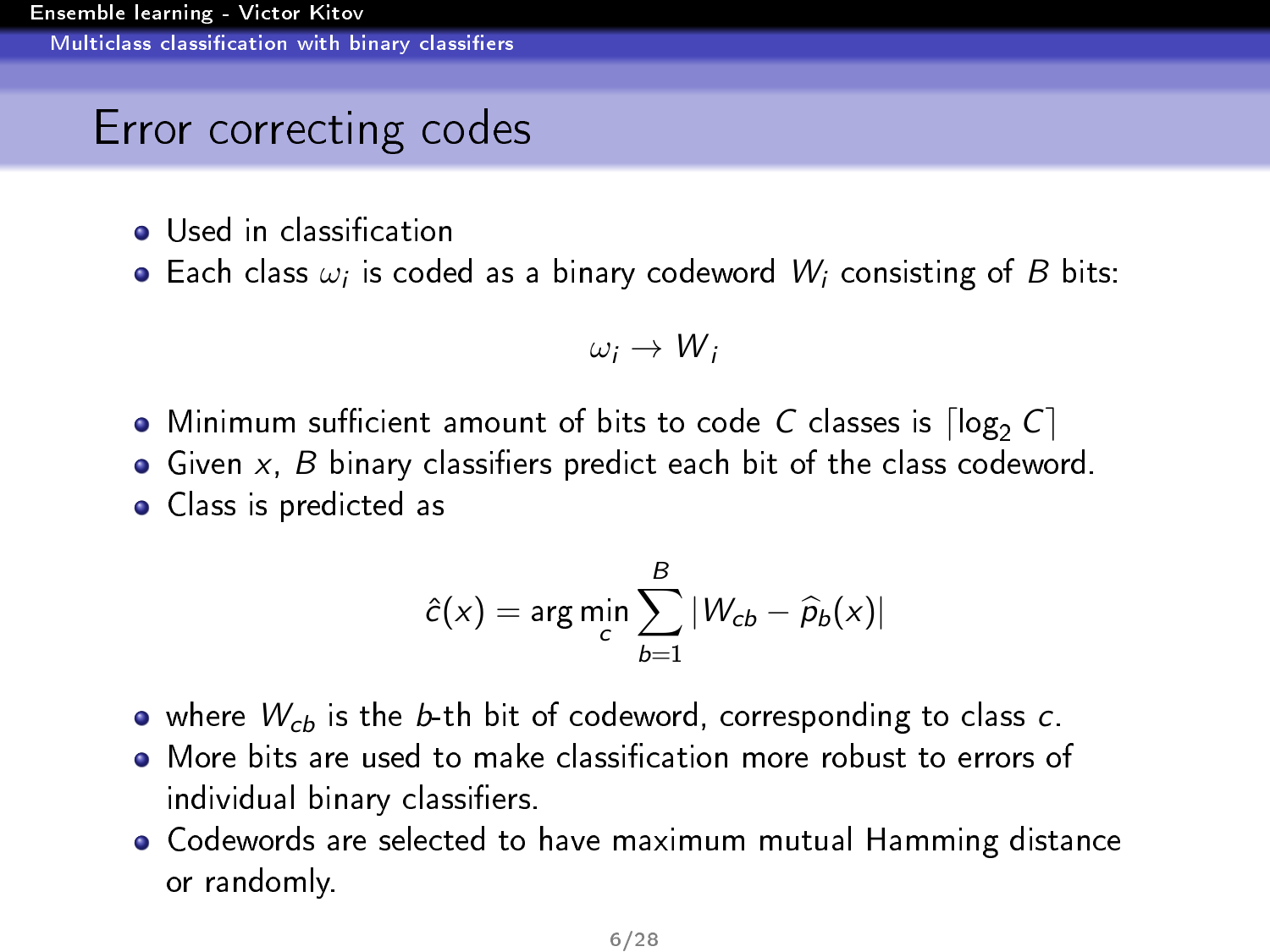# <span id="page-6-0"></span>Table of Contents

#### Multiclass classification with binary classifiers

#### 2 [Accuracy improvement demos](#page-6-0)

- Accuracy improvement for classification
- [Accuracy improvement for regression](#page-12-0)
- Fixed integration schemes for classification

# [Stacking](#page-21-0)

5 [Sampling ensemble methods](#page-25-0)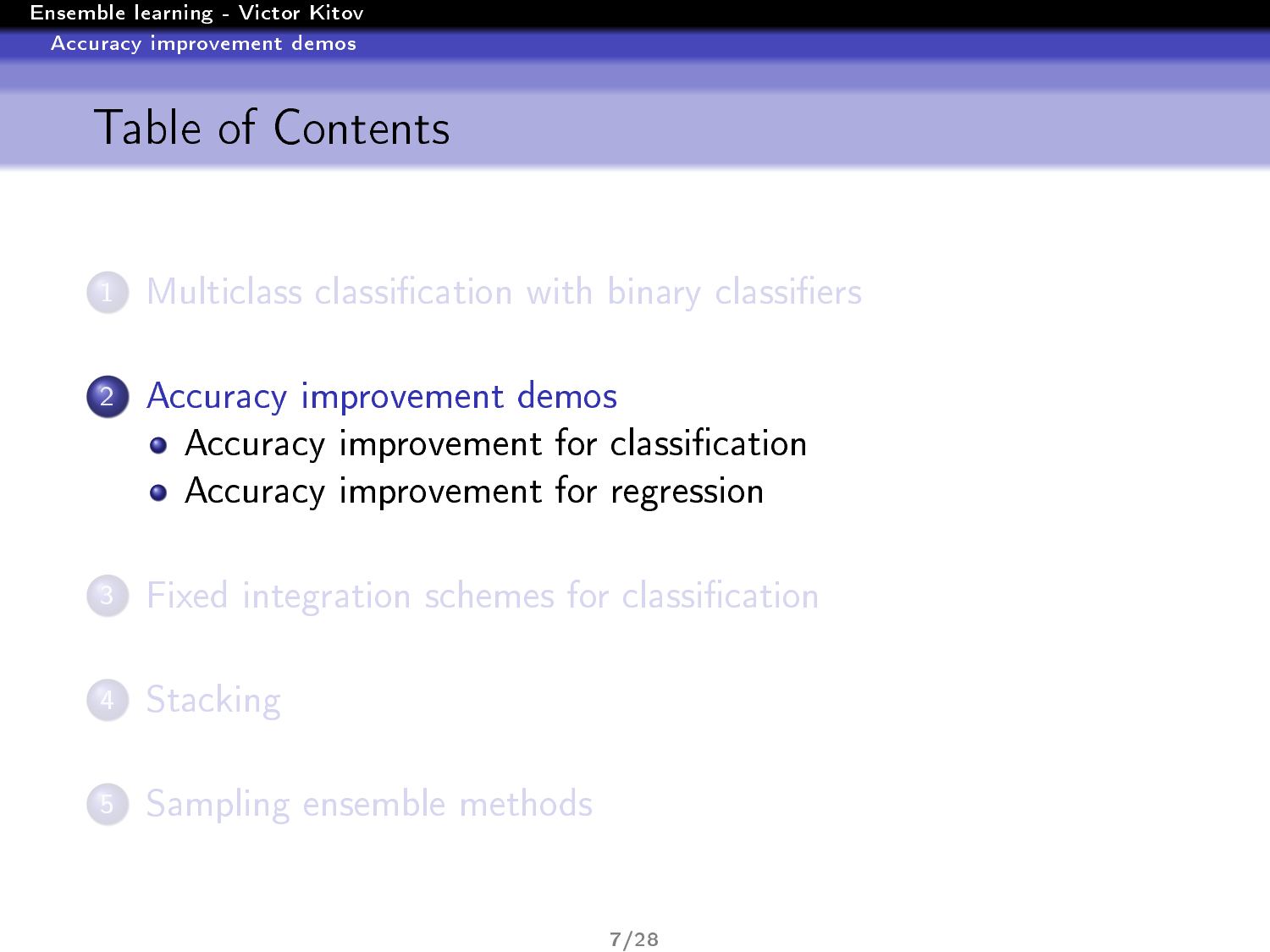<span id="page-7-0"></span>[Accuracy improvement demos](#page-7-0)

Accuracy improvement for classification



#### 2 [Accuracy improvement demos](#page-6-0)

- Accuracy improvement for classification
- [Accuracy improvement for regression](#page-12-0)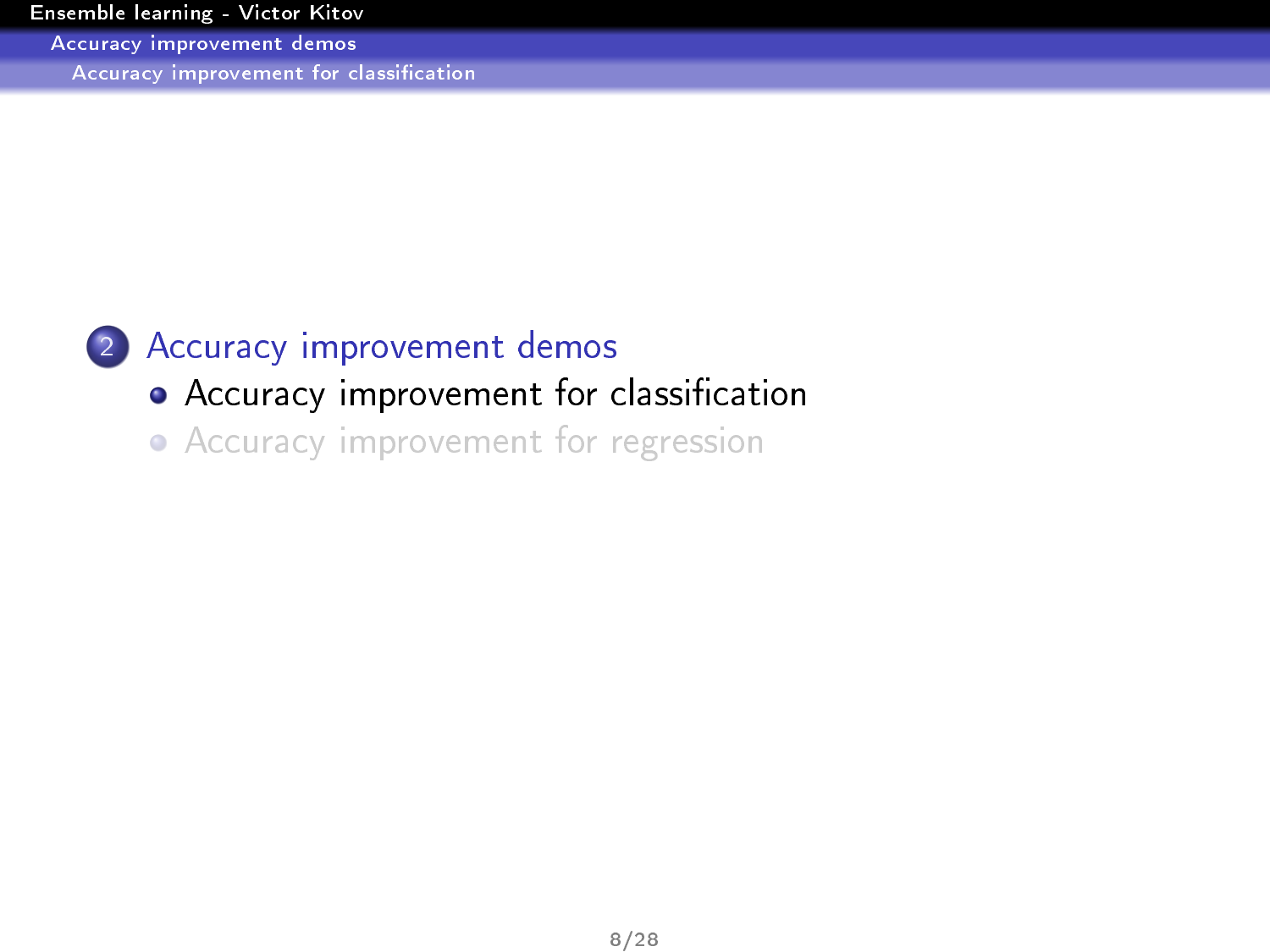<span id="page-8-0"></span>[Accuracy improvement demos](#page-8-0)

Accuracy improvement for classification

### Classification: original model space too narrow

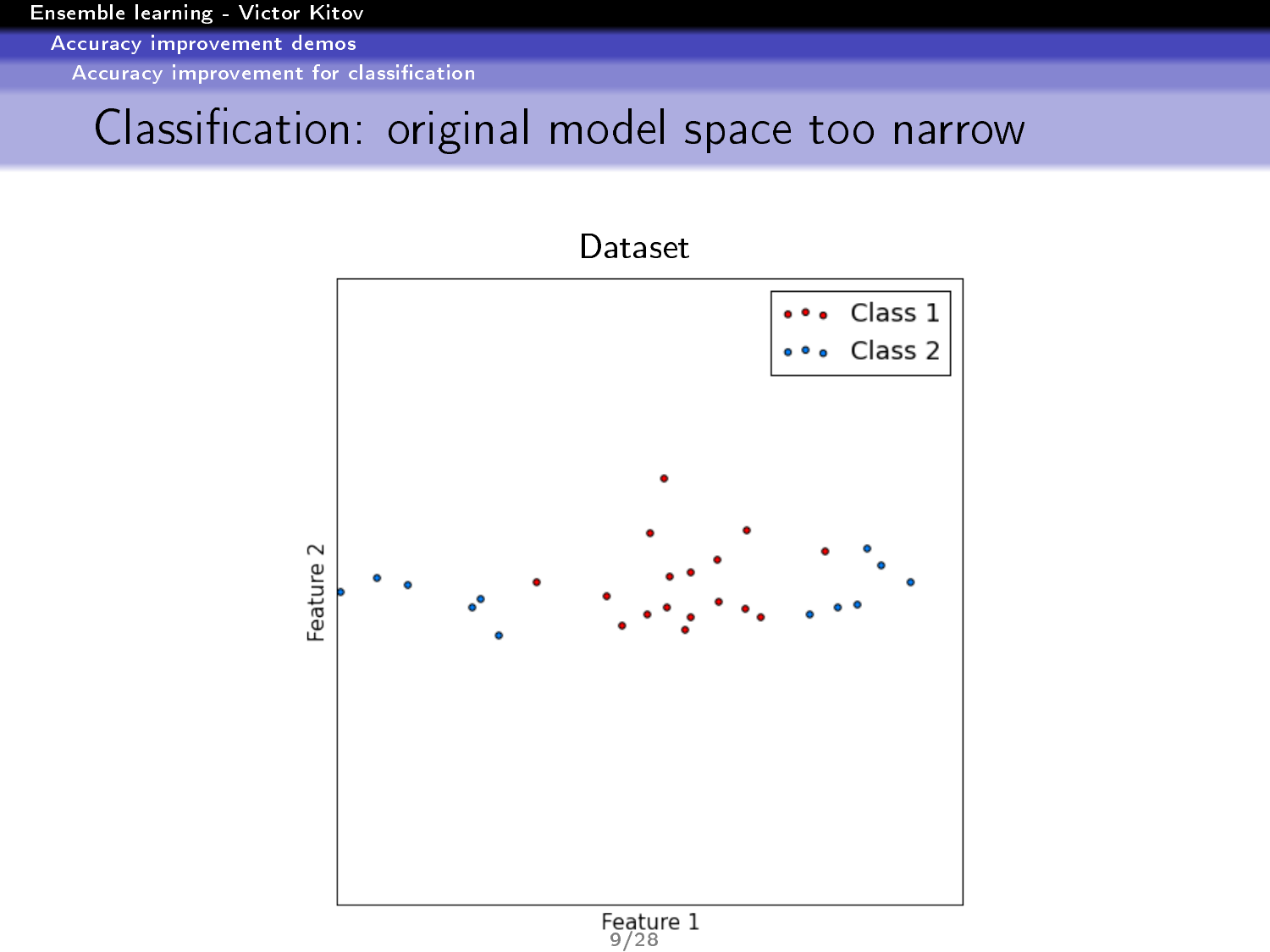<span id="page-9-0"></span>[Accuracy improvement demos](#page-9-0)

Accuracy improvement for classification

### Classification: original model space too narrow



Classifier 1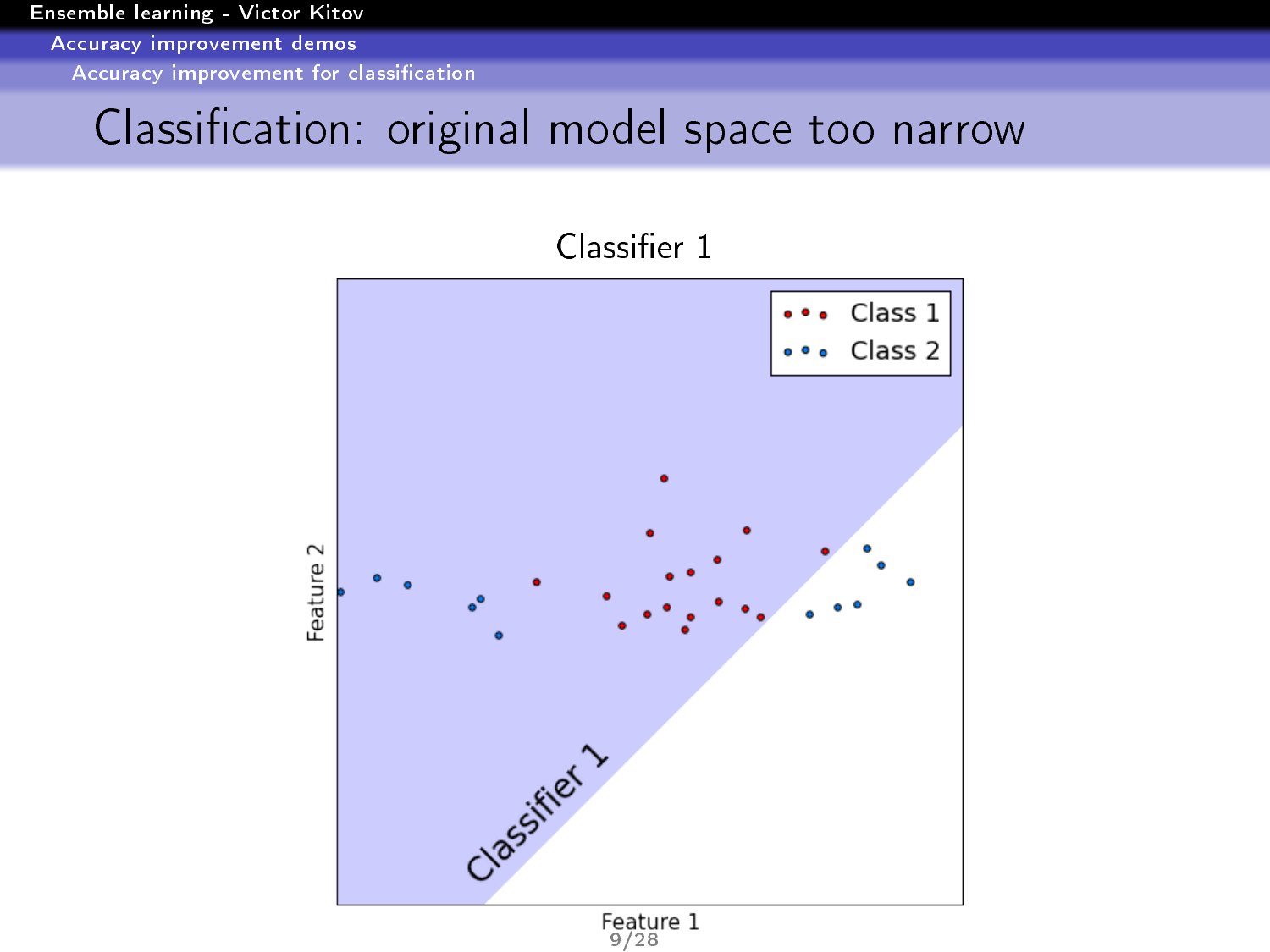<span id="page-10-0"></span>[Accuracy improvement demos](#page-10-0)

Accuracy improvement for classification

### Classification: original model space too narrow



Classifier 2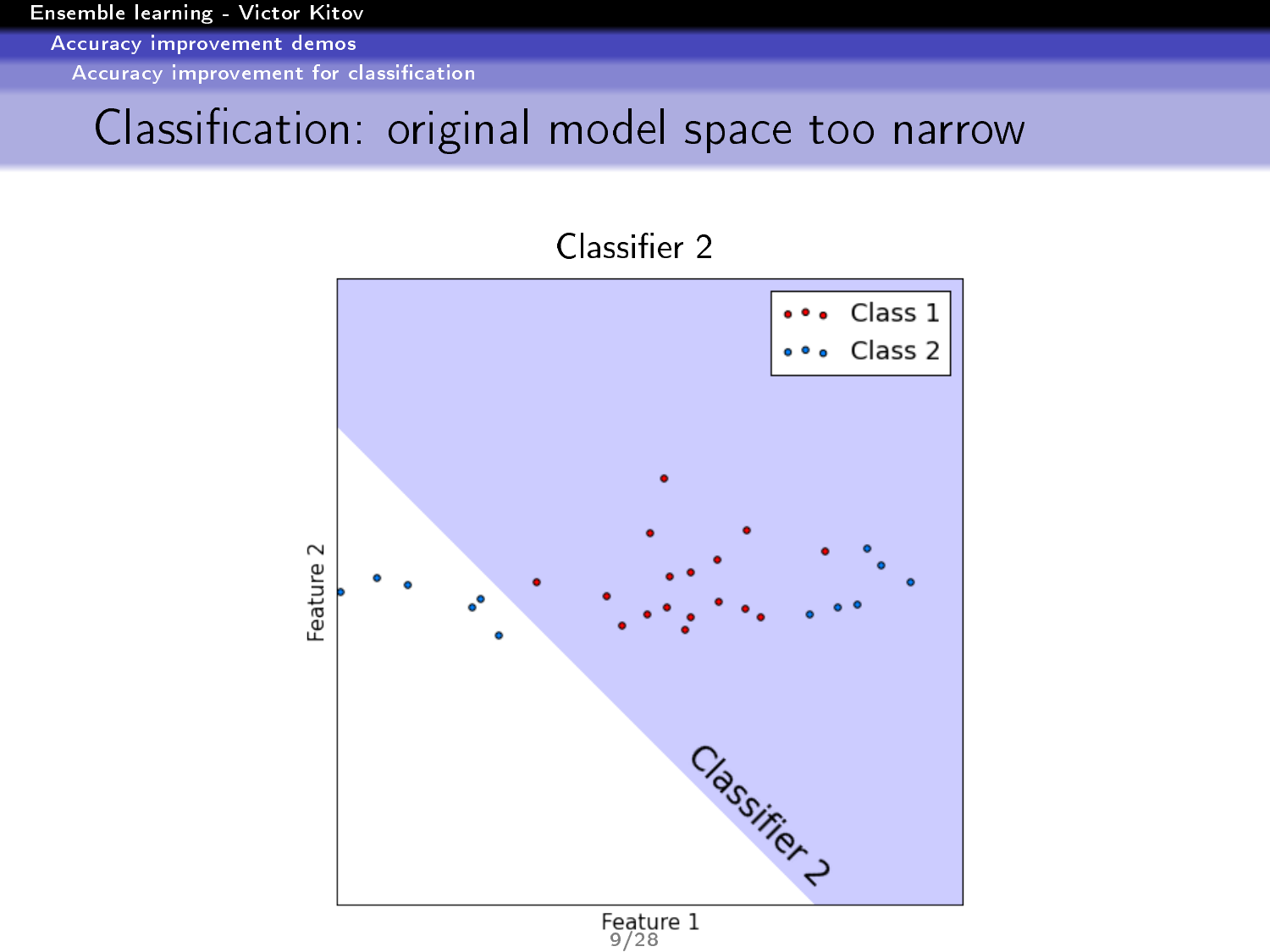<span id="page-11-0"></span>[Accuracy improvement demos](#page-11-0)

Accuracy improvement for classification

#### Classification: original model space too narrow

#### Classifier 1 and classifier 2 combined using AND rule

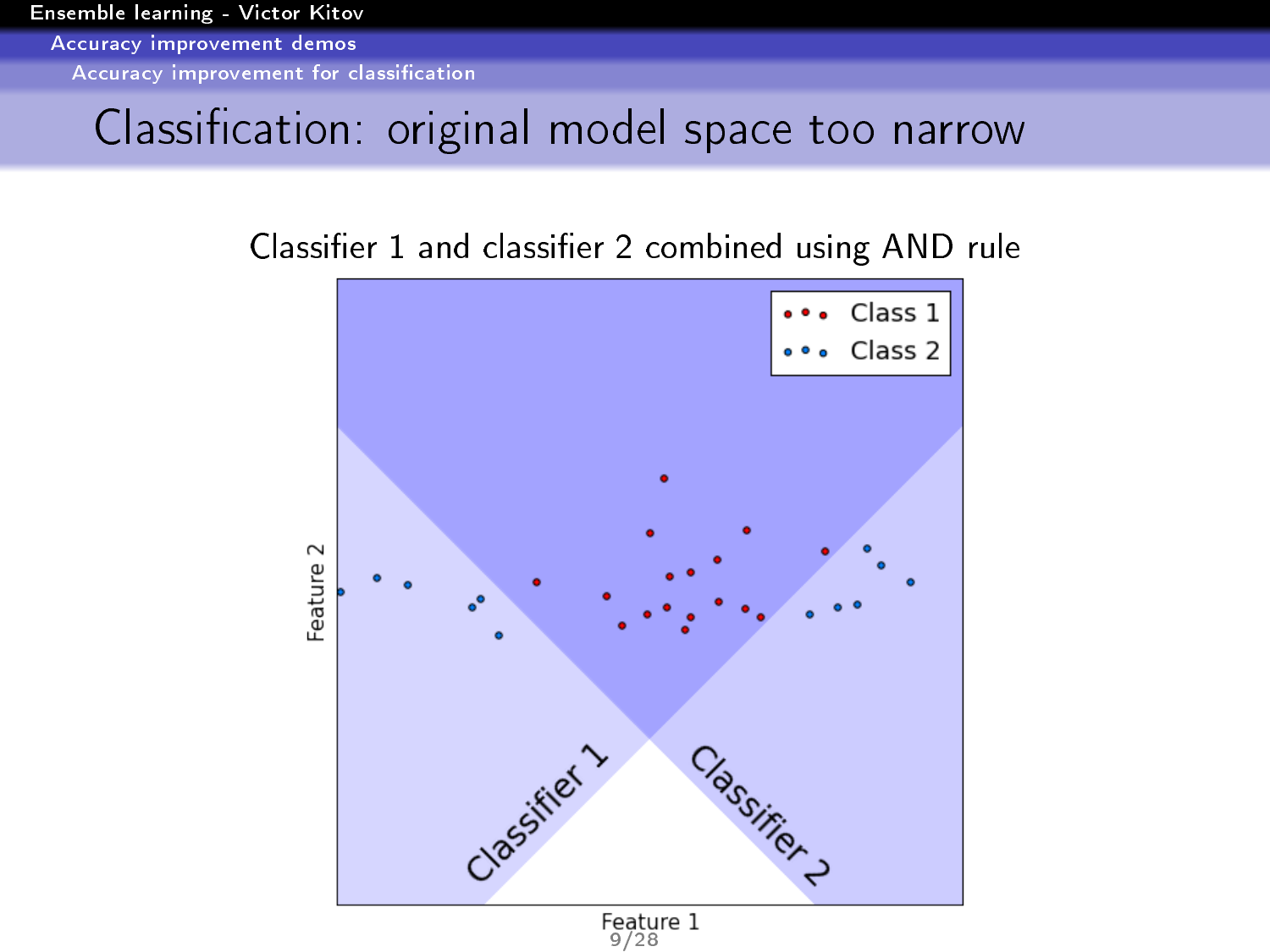<span id="page-12-0"></span>[Accuracy improvement demos](#page-12-0)

[Accuracy improvement for regression](#page-12-0)



#### 2 [Accuracy improvement demos](#page-6-0)

• Accuracy improvement for classification

[Accuracy improvement for regression](#page-12-0)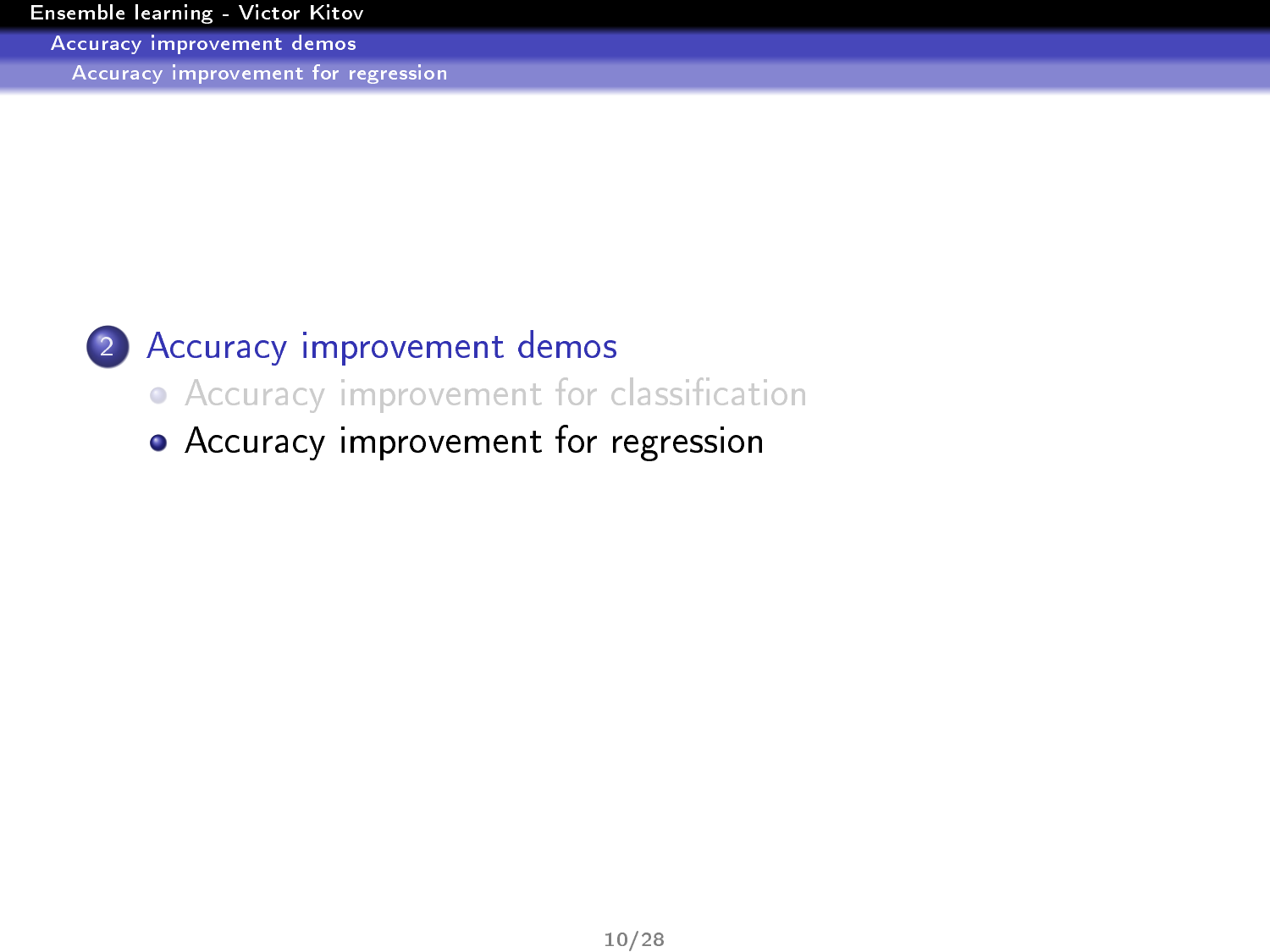<span id="page-13-0"></span>[Accuracy improvement demos](#page-13-0)

[Accuracy improvement for regression](#page-13-0)

### Regression: high variance

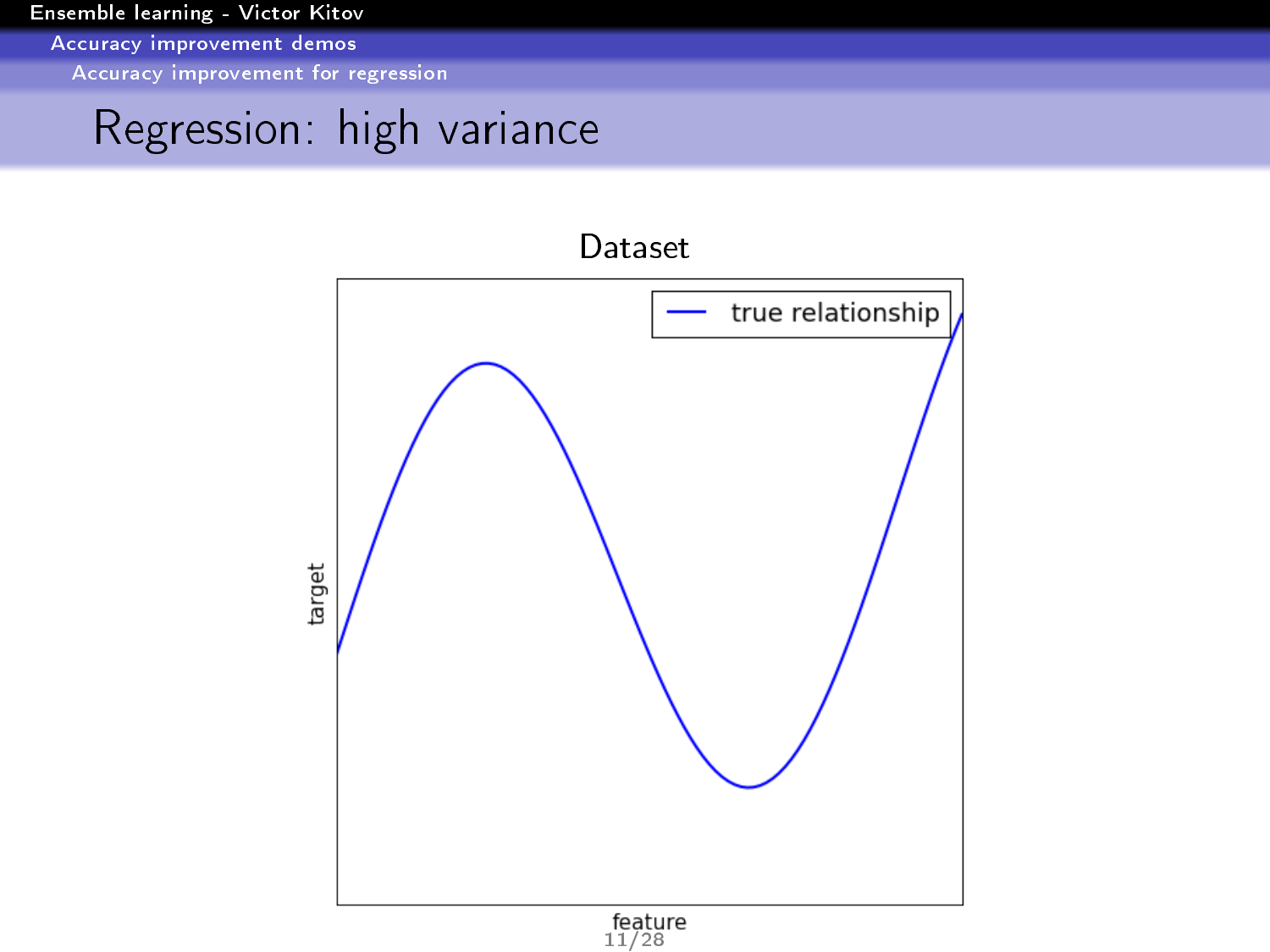<span id="page-14-0"></span>[Accuracy improvement demos](#page-14-0)

[Accuracy improvement for regression](#page-14-0)

### Regression: high variance

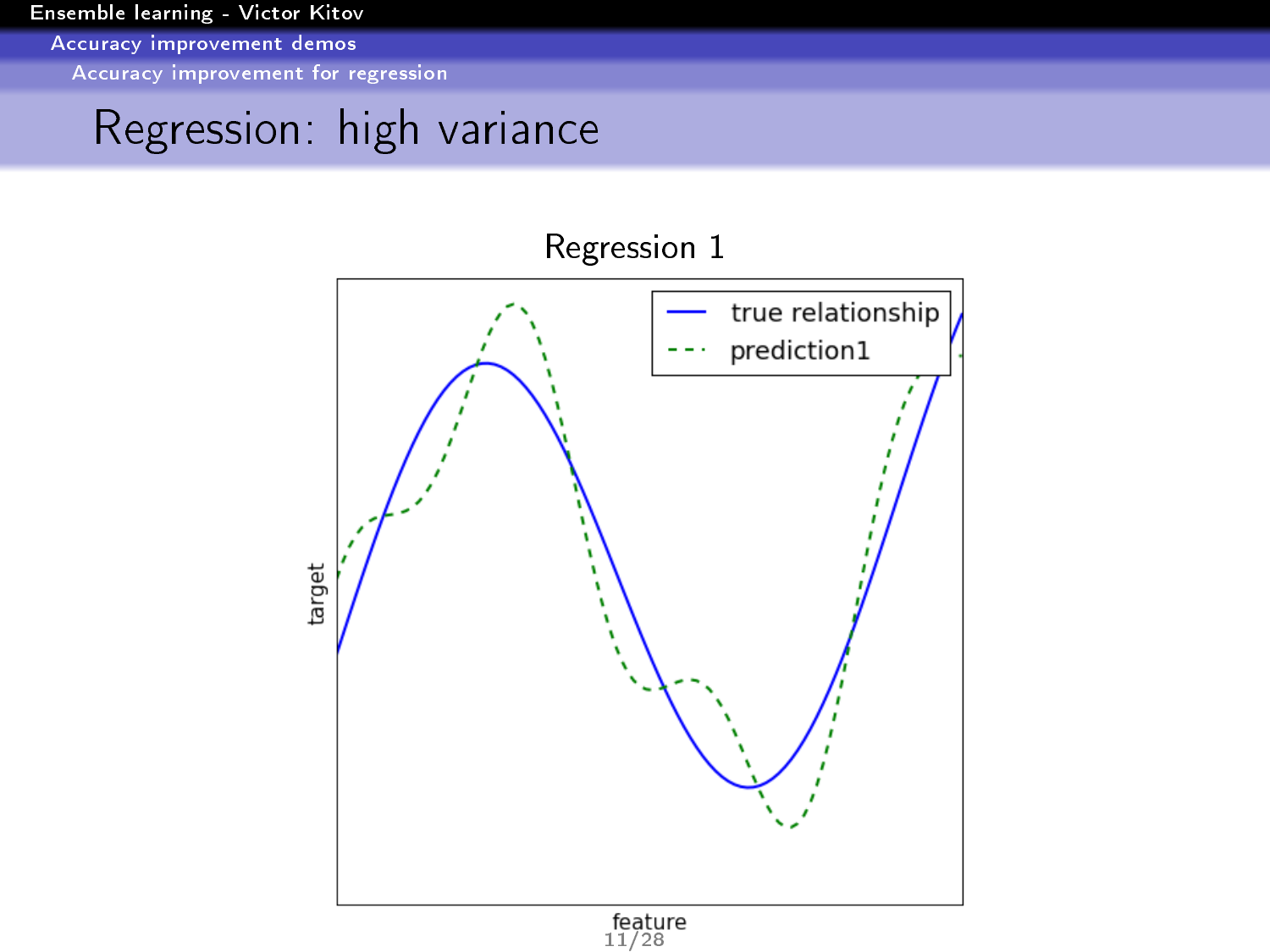<span id="page-15-0"></span>[Accuracy improvement demos](#page-15-0)

[Accuracy improvement for regression](#page-15-0)

### Regression: high variance

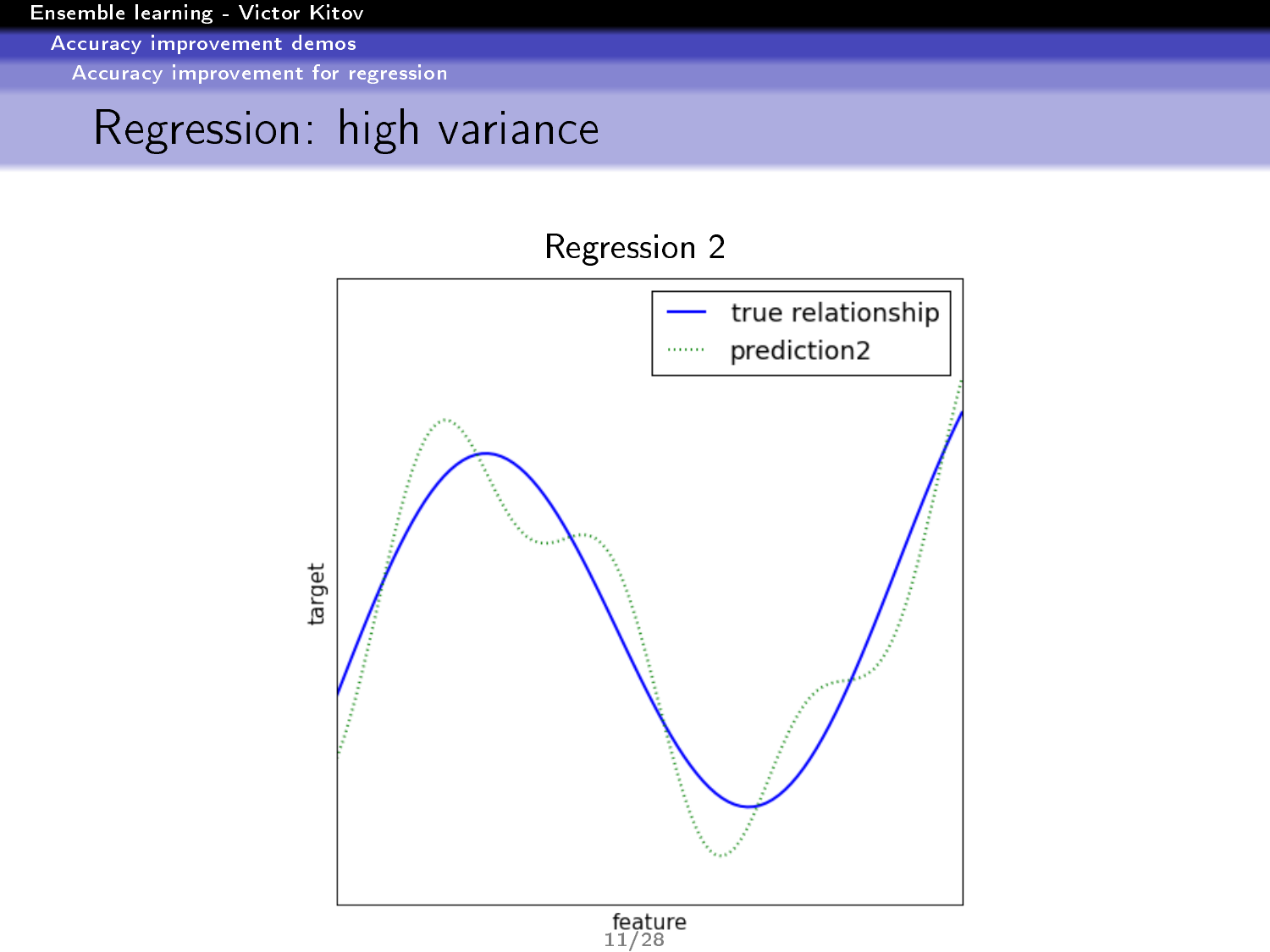<span id="page-16-0"></span>[Accuracy improvement demos](#page-16-0)

[Accuracy improvement for regression](#page-16-0)

### Regression: high variance

Regression 1 and regression 2 combined using averaging

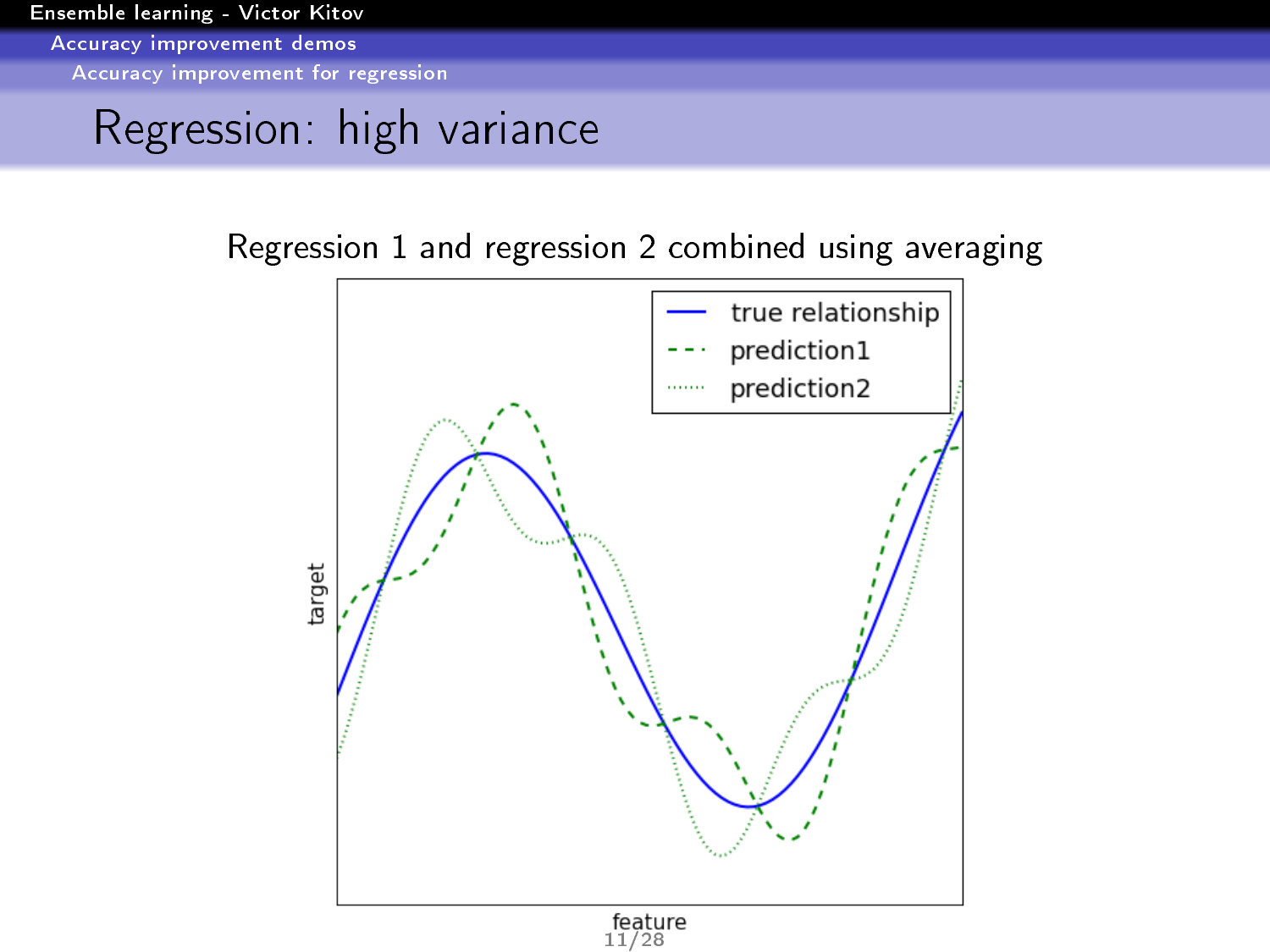# <span id="page-17-0"></span>Table of Contents

1 [Multiclass classication with binary classiers](#page-3-0)

2 [Accuracy improvement demos](#page-6-0)

(3) Fixed integration schemes for classification

[Stacking](#page-21-0)

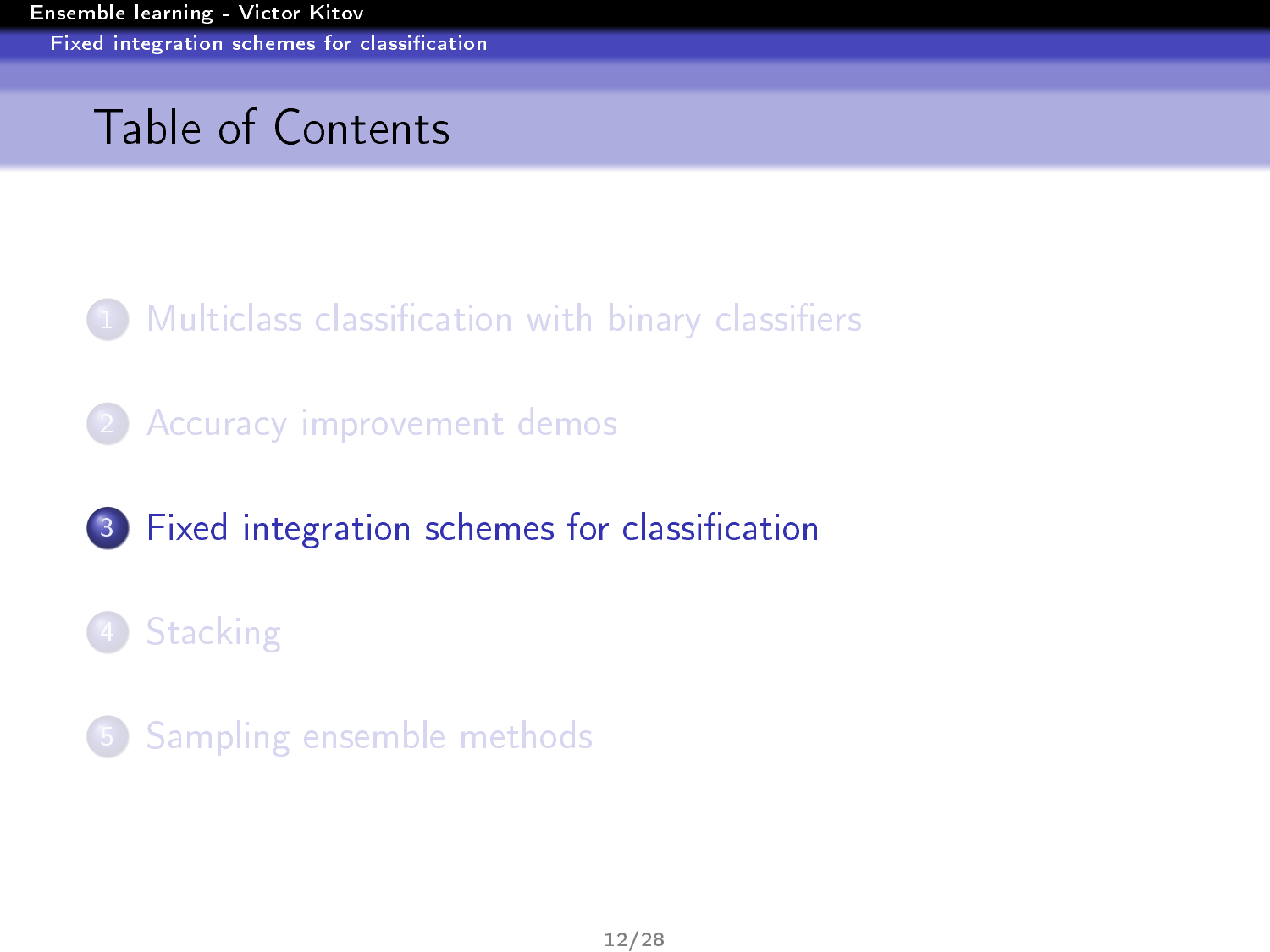# <span id="page-18-0"></span>Fixed combiner at class level

Output of base learner k

Exact class:  $\omega_1$  or  $\omega_2$ .

#### Combiner predicts  $\omega_1$  if:

- all classifiers predict  $\omega_1$  (AND rule)
- at least one classifier predicts  $\omega_1$  (OR rule)
- at least k classifiers predict  $\omega_1$  (k-out-of-N)
- **•** majority of classifiers predict  $\omega_1$  (majority vote)

Each classifier may be assigned a weight, based on its performance:

- weighted majority vote
- weighted k-out-of-N (based on score sum)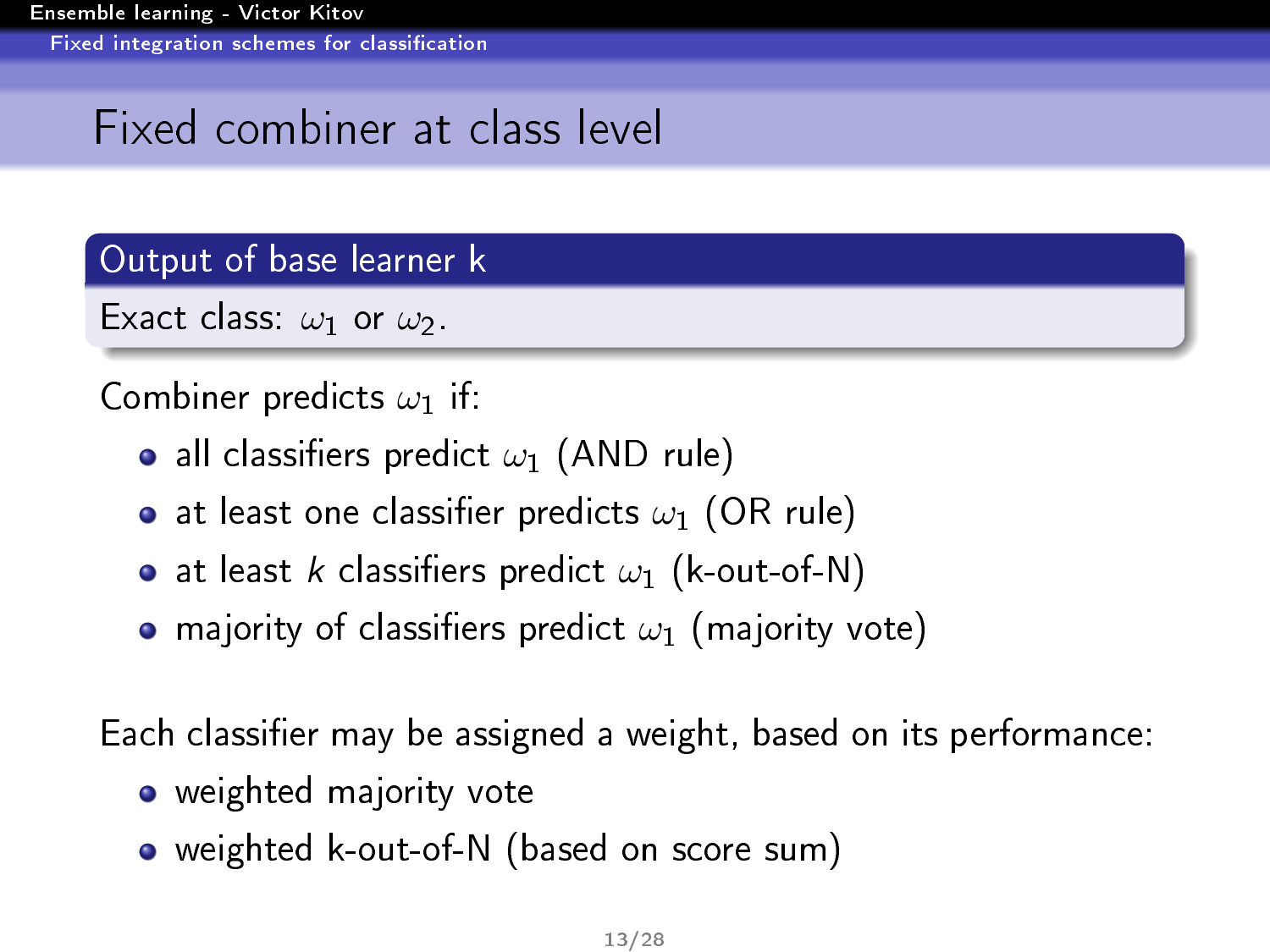# <span id="page-19-0"></span>Fixed combiner - ranking level

#### Output of base learner k

Ranking of classes:

$$
\omega_{k_1} \succeq \omega_{k_2} \succeq \ldots \succeq \omega_{k_c}
$$

Ranking is equivalent to scoring of each class (with incomparable scoring between classifiers).

#### Definition 2

Let  $B_k(i)$  be the count of classes scored below  $\omega_i$  by classifier k. Borda count  $B(i)$  of class  $\omega_i$  is the total number of classes scored below  $\omega_i$  by all classiers:

$$
B(i) = \sum_{k=1}^K B_k(i)
$$

Combiner predicts  $\omega_i$  where  $i = \arg \max_i B(i)$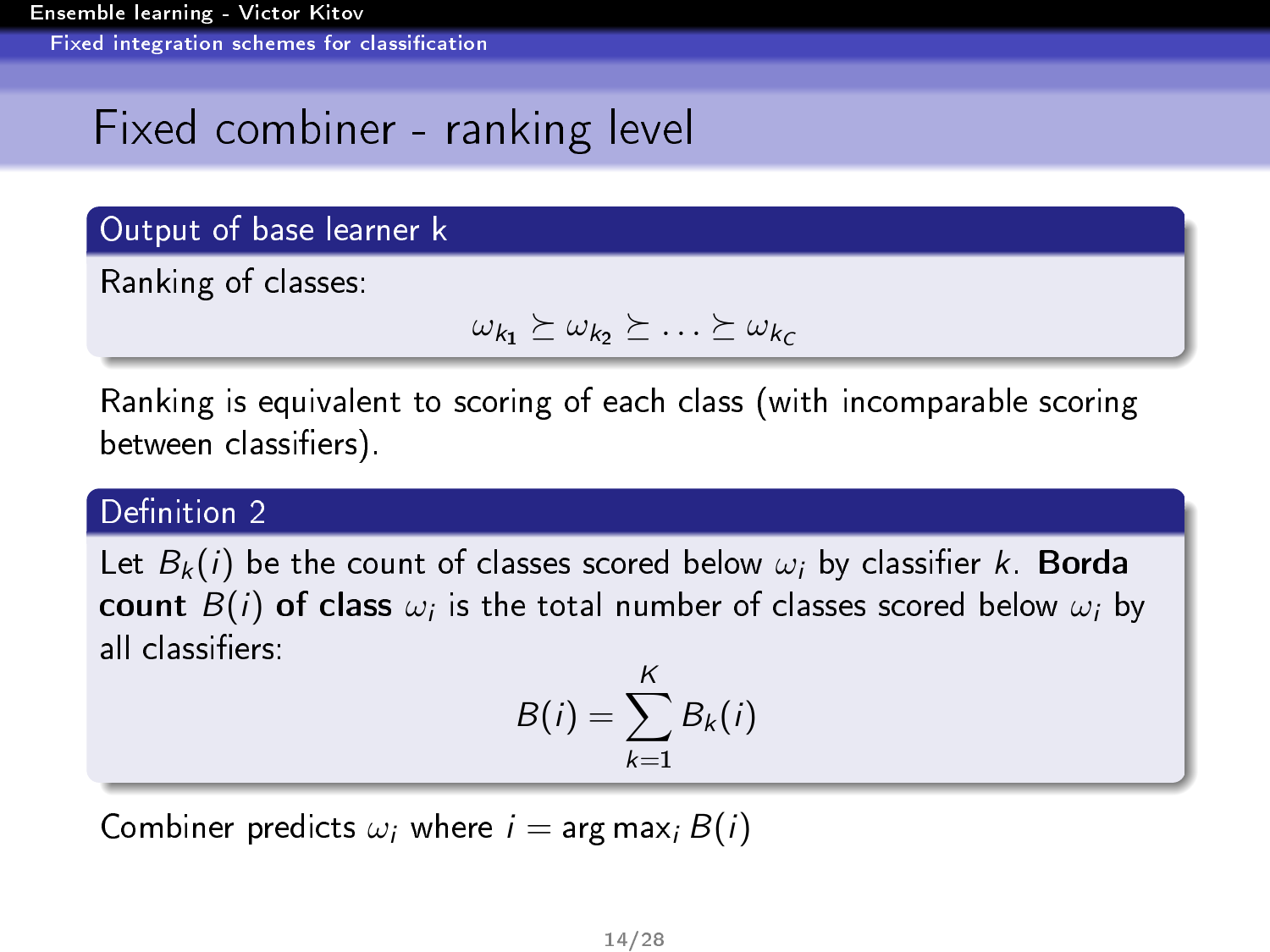<span id="page-20-0"></span>[Ensemble learning - Victor Kitov](#page-0-0) Fixed integration schemes for classification

# Fixed combiner at class probability level

#### Output of base learner k

Vectors of class probabilities:

$$
[p^k(\omega_1),\,p^k(\omega_2),\,\ldots\,p^k(\omega_C)]
$$

Combiner predicts  $\omega_i$  if  $i = \arg \max_i F(p^1(\omega_i), p^2(\omega_i), \dots p^K(\omega_i))$ 

 $\bullet$   $F =$  mean or median.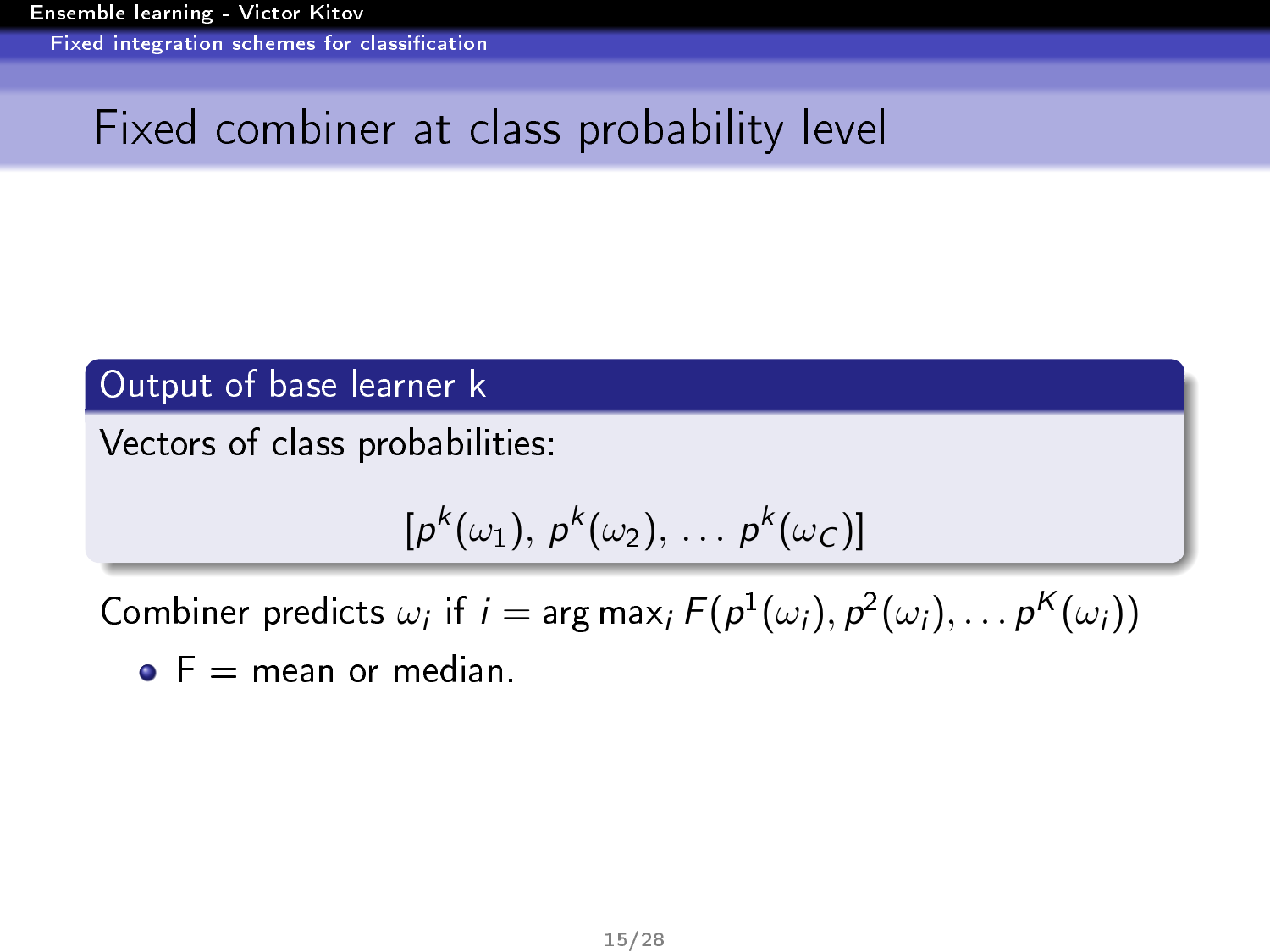# <span id="page-21-0"></span>Table of Contents

1 [Multiclass classication with binary classiers](#page-3-0)

2 [Accuracy improvement demos](#page-6-0)

Fixed integration schemes for classification

4 [Stacking](#page-21-0)

5 [Sampling ensemble methods](#page-25-0)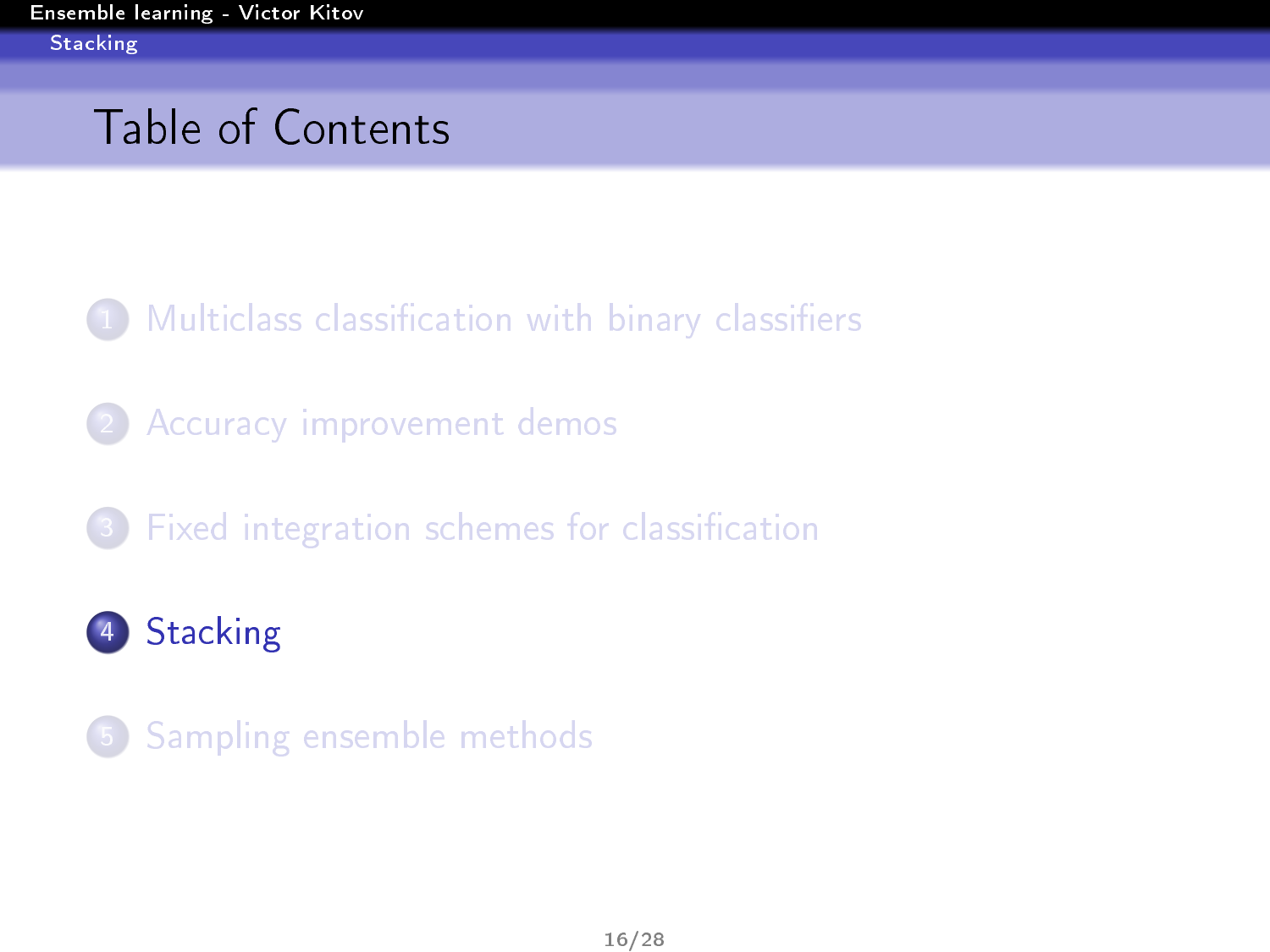# <span id="page-22-0"></span>Weighted averaging

Consider regression with K predictor models  $f_k(x)$ ,  $k = 1, 2, ...K$ . (Alternatively we may consider  $K$  discriminant functions in classification)

#### Weighted averaging combiner

$$
f(x) = \sum_{k=1}^{K} w_k f_k(x)
$$

Naive fitting

$$
\widehat{w} = \arg\min_{w} \sum_{i=1}^{N} \mathcal{L}(y_i, \sum_{k=1}^{K} w_k f_k(x_i))
$$

will overfit. The mostly overfitted method will get the most weight.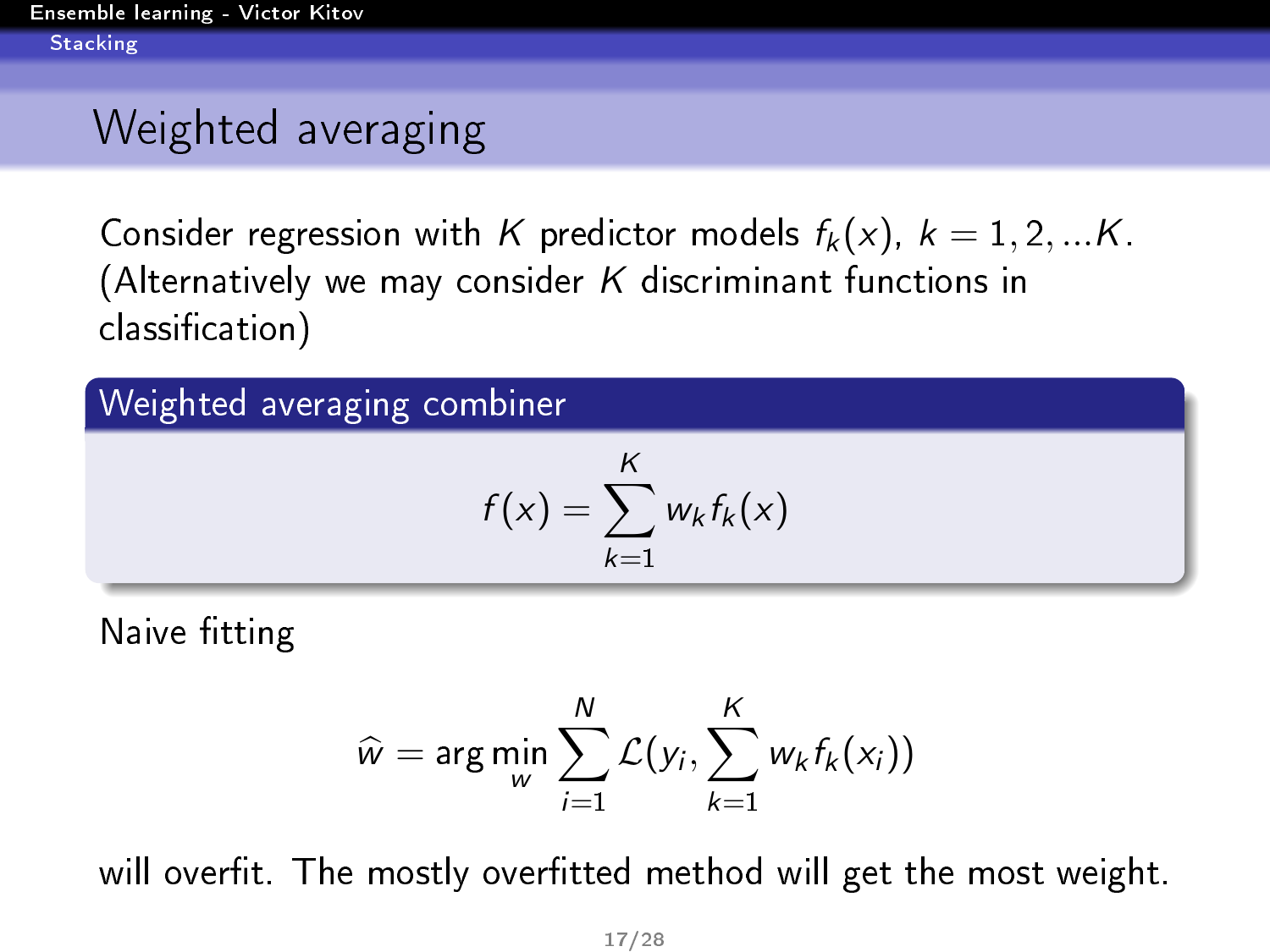### <span id="page-23-0"></span>Linear stacking

- Let training set  $\{(x_i, y_i), i = 1, 2, ... N\}$  be split into M folds.
- $\bullet$  Denote fold(i) to be the fold, containing observation i
- Denote  $f_k^{-fold(i)}$  $\epsilon_{k}^{T\rightarrow\text{out}(T)}$  be predictor  $k$  trained on all folds, except  $fold(i)$ .

#### Definition

Linear stacking is weighted averaging combiner, where weights are found using

$$
\widehat{w} = \arg \min_{w} \sum_{i=1}^{N} \mathcal{L}(y_i, \sum_{k=1}^{K} w_k f_k^{-fold(i)}(x_i))
$$

For decreased overfitting we may add constraints $\{w_k \geq 0\}_{k=1}^K$ or regularizer  $\sum_{k=1}^K \big( w_k - \frac{1}{K}$  $\frac{1}{K}$ )<sup>2</sup>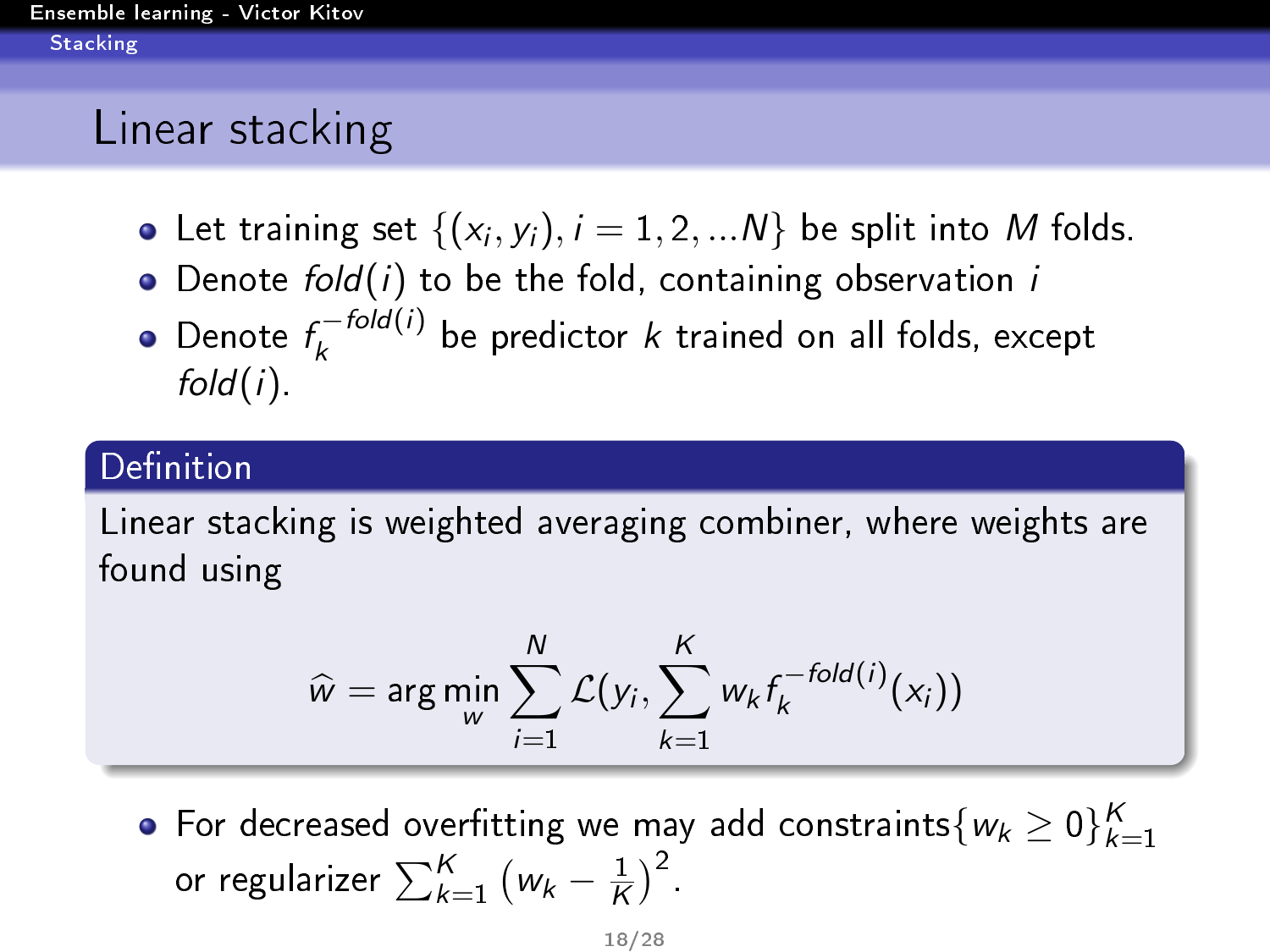<span id="page-24-0"></span>[Ensemble learning - Victor Kitov](#page-0-0) **[Stacking](#page-24-0)** 

# General stacking

#### Definition

Generalized stacking is prediction

$$
f(x) = A_{\theta}\left(f_1(x), f_2(x), \ldots f_K(x)\right),
$$

where A is some general form predictor and  $\theta$  is a vector of parameters, estimated by

$$
\widehat{\theta} = \arg \min_{\theta} \sum_{i=1}^{N} \mathcal{L}\left(y_i, A_{\theta}\left(f_1^{-fold(i)}(x), f_2^{-fold(i)}(x), \ldots f_K^{-fold(i)}(x)\right)\right)
$$

- Stacking is the most general approach
- It is a winning strategy in most ML competitions.
- $f_i(x)$  may be:
	- class number (coded using one-hot encoding).
	- vector of class probabilities
	- any initial or generated feature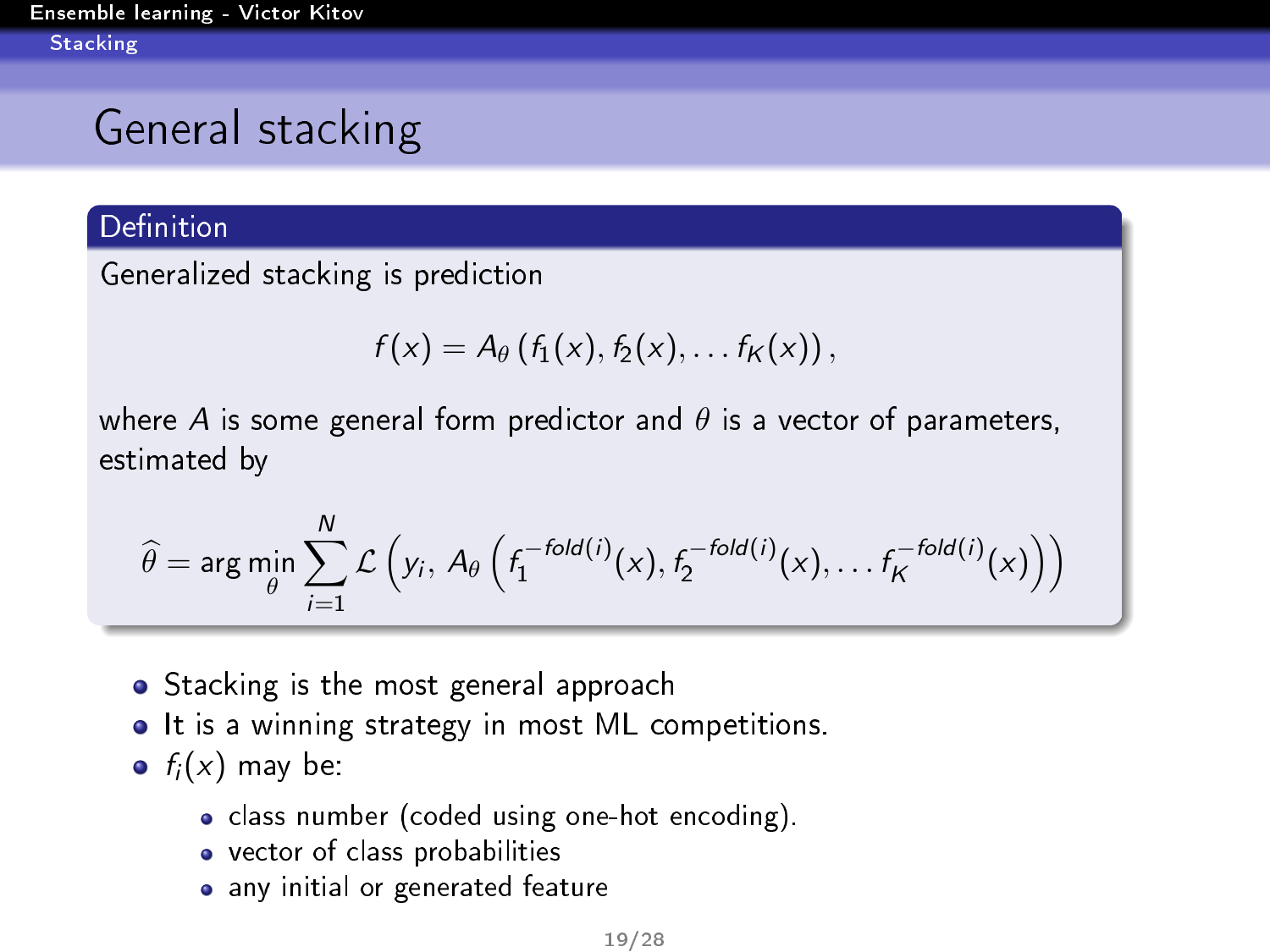# <span id="page-25-0"></span>Table of Contents

Multiclass classification with binary classifiers

- [Accuracy improvement demos](#page-6-0)
- Fixed integration schemes for classification

# [Stacking](#page-21-0)

- 5 [Sampling ensemble methods](#page-25-0) [Bias-variance decomposition](#page-26-0)
	- [Bagging and random forest](#page-29-0)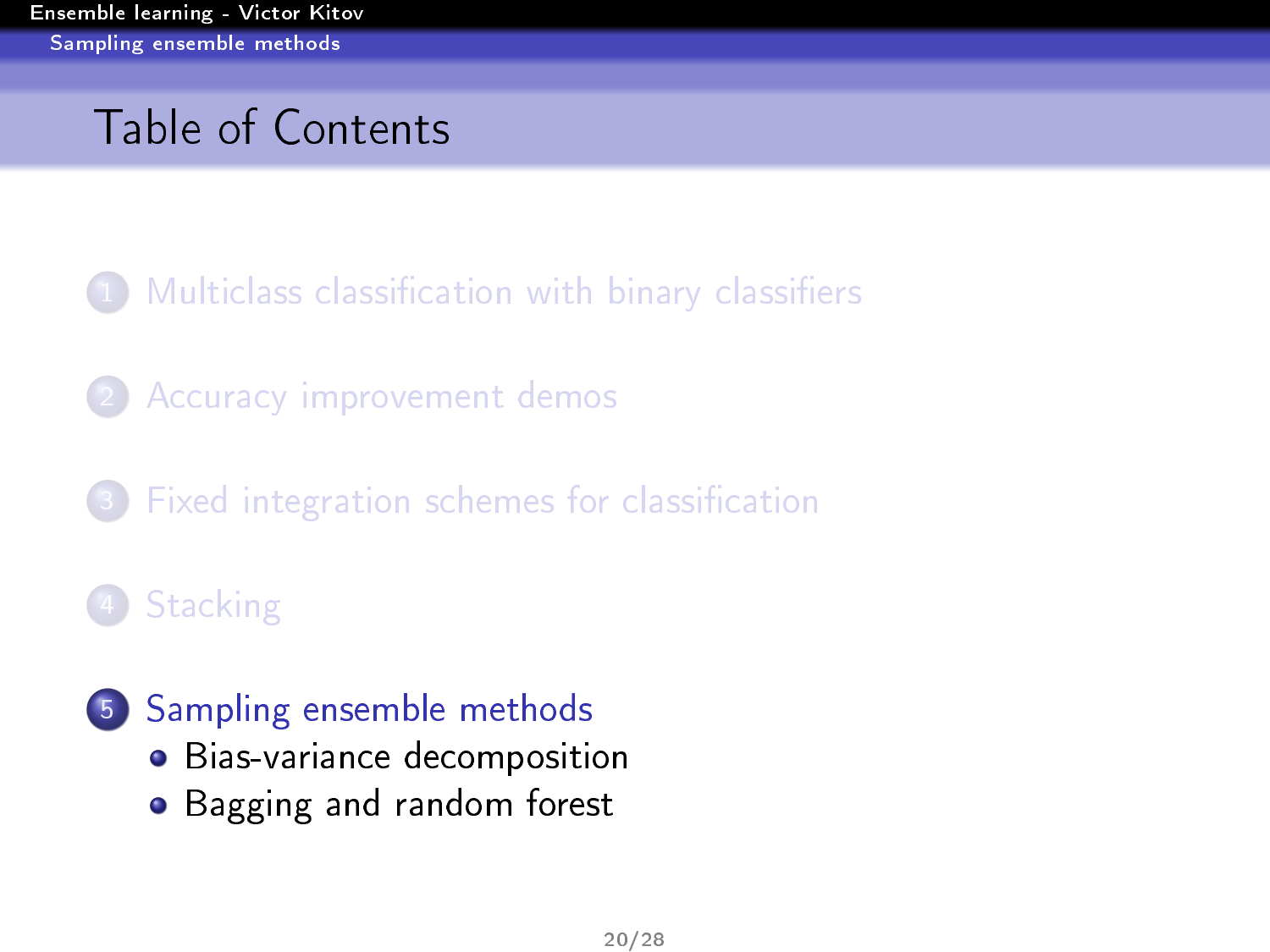<span id="page-26-0"></span>[Ensemble learning - Victor Kitov](#page-0-0) [Sampling ensemble methods](#page-26-0) [Bias-variance decomposition](#page-26-0)



5 [Sampling ensemble methods](#page-25-0)

[Bias-variance decomposition](#page-26-0)

[Bagging and random forest](#page-29-0)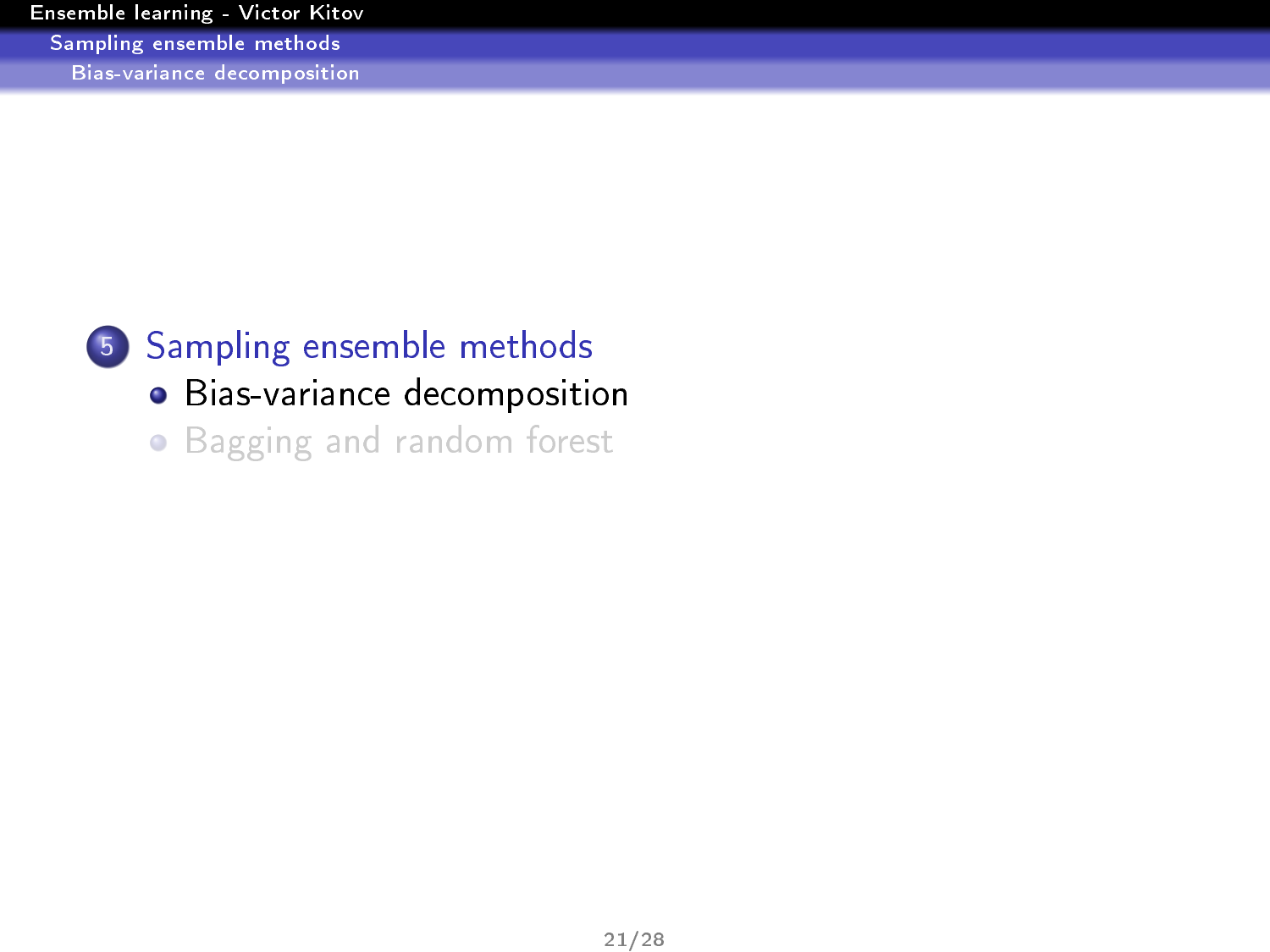<span id="page-27-0"></span>[Ensemble learning - Victor Kitov](#page-0-0) [Sampling ensemble methods](#page-27-0) [Bias-variance decomposition](#page-27-0)

### Bias-variance decomposition

#### <span id="page-27-1"></span>Theorem 3 (Bias-variance decomposition)

Unknown relationship  $y = f(x) + \varepsilon$  is reconstructed using a set of points  $(x_n, y_n)$ ,  $n = 1, 2...N$  as  $\widehat{f}(x)$ . Noise  $\varepsilon$  is independent of any x,  $\mathbb{E} \varepsilon = 0$  and  $\mathsf{Var}[\varepsilon] = \sigma^2$ . Then

$$
\mathbb{E}_{X,Y}[\hat{f}(x) - f(x)]^2 = [\mathbb{E}_{X,Y}\hat{f}(x) - f(x)]^2 + \mathbb{E}_{X,Y}[\hat{f}(x) - \mathbb{E}\hat{f}(x)]^2
$$
  

$$
\mathbb{E}_{X,Y,\varepsilon}[\hat{f} - y]^2 = [\mathbb{E}_{X,Y}\hat{f}(x) - f(x)]^2 + \mathbb{E}_{X,Y}[\hat{f}(x) - \mathbb{E}\hat{f}(x)]^2 + \sigma^2
$$

Comments:

- Intuition:  $MSE = bias^2 + variance + irreducible error$
- Dartz visualization of models with high bias/variance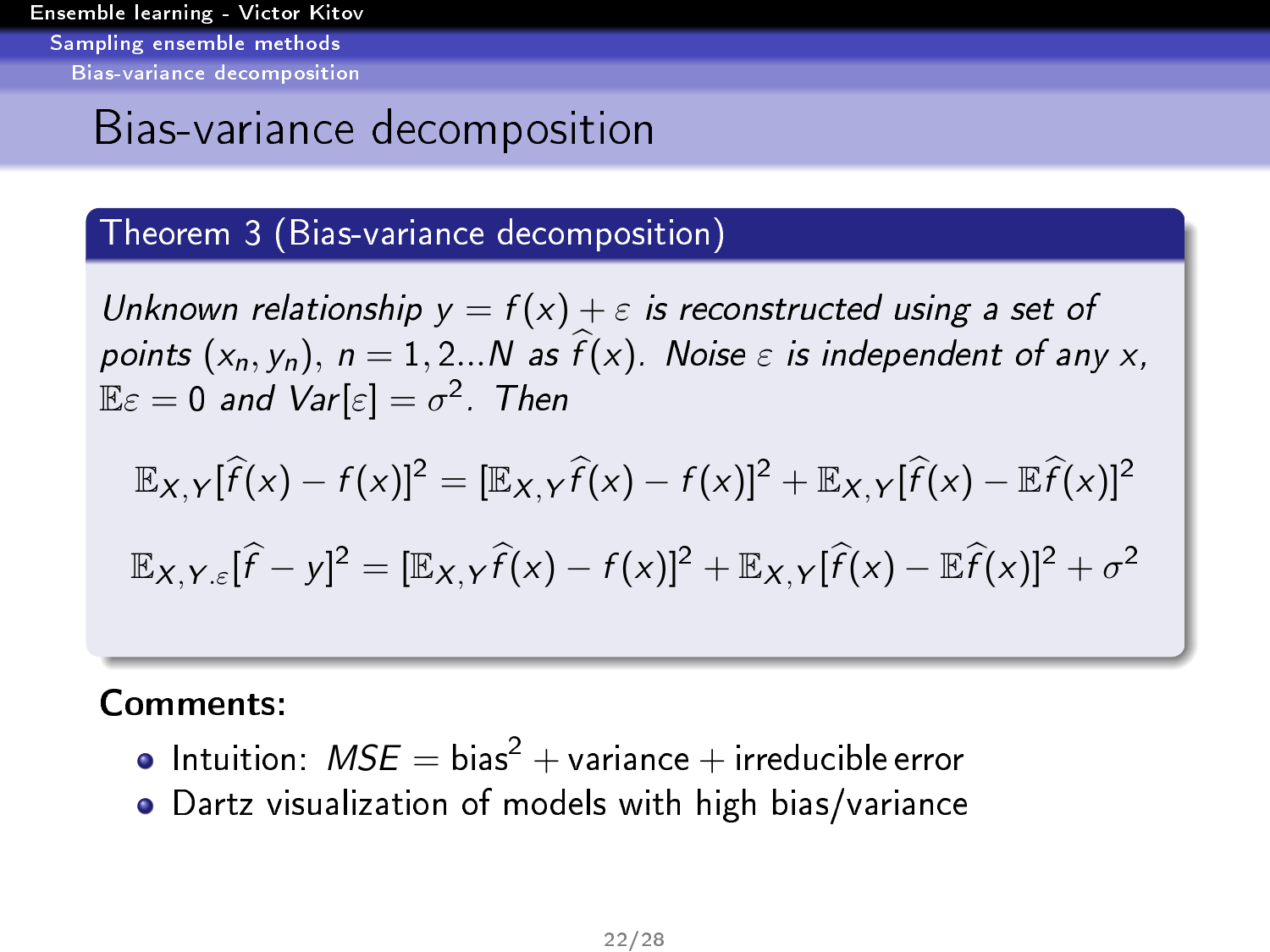<span id="page-28-0"></span>[Ensemble learning - Victor Kitov](#page-0-0) [Sampling ensemble methods](#page-28-0) [Bias-variance decomposition](#page-28-0)

#### Proof of bias-variance decomposition [\(3\)](#page-27-1)

For simplicity of notation define  $f := f(x)$ ,  $\widehat{f} := f(x)$ ,  $\mathbb{E}\{\cdot\} := \mathbb{E}_{X,Y,\varepsilon}\{\cdot\}$ 

$$
\mathbb{E}(\widehat{f} - f)^2 = \mathbb{E}(\widehat{f} - \mathbb{E}\widehat{f} + \mathbb{E}\widehat{f} - f)^2 = \mathbb{E}(\widehat{f} - \mathbb{E}\widehat{f})^2 + (\mathbb{E}\widehat{f} - f)^2
$$

$$
+ 2\mathbb{E}[(\widehat{f} - \mathbb{E}\widehat{f})(\mathbb{E}\widehat{f} - f)]
$$

$$
= \mathbb{E}(\widehat{f} - \mathbb{E}\widehat{f})^2 + (\mathbb{E}\widehat{f} - f)^2
$$

We used that  $(\mathbb{E}\widehat{f} - f)$  is a constant number and hence  $\mathbb{E}\left[(\widehat{f}-\mathbb{E}\widehat{f})(\mathbb{E}\widehat{f}-f)\right]=(\mathbb{E}\widehat{f}-f)\mathbb{E}(\widehat{f}-\mathbb{E}\widehat{f})=0.$ 

$$
\mathbb{E}(\hat{f} - y)^2 = \mathbb{E}(\hat{f} - f - \varepsilon)^2 = \mathbb{E}(\hat{f} - f)^2 + \mathbb{E}\varepsilon^2 - 2\mathbb{E}[(\hat{f} - f)\varepsilon]
$$
  
=  $\mathbb{E}(\hat{f} - \mathbb{E}\hat{f})^2 + (\mathbb{E}\hat{f} - f)^2 + \sigma^2$ 

We used that  $\mathbb{E}\left[(\widehat{f}-f)\varepsilon\right]=\mathbb{E}\left[(\widehat{f}-f)\right]\mathbb{E}\varepsilon=0$  since  $\varepsilon$  is independent of  $X, Y$ .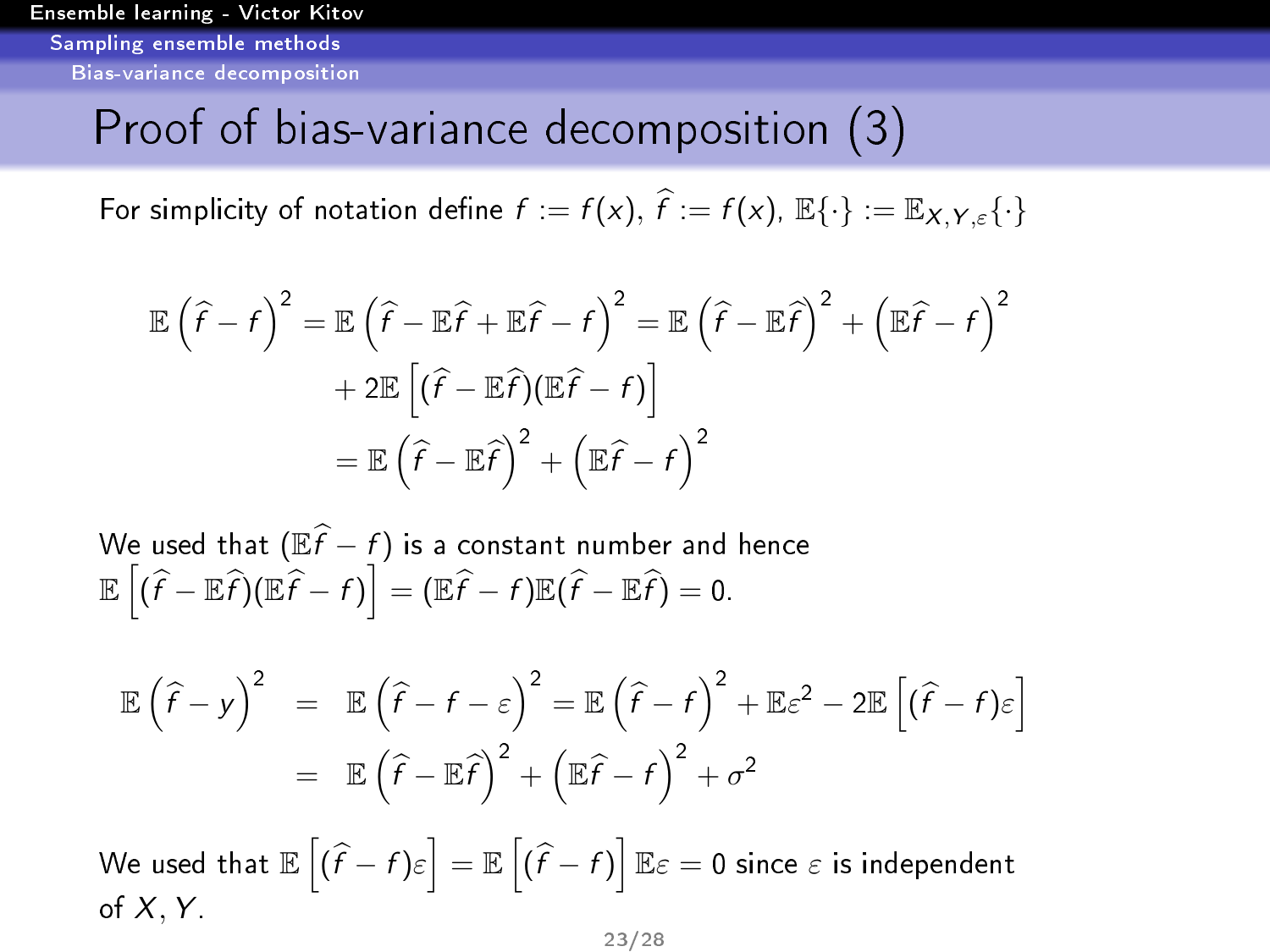<span id="page-29-0"></span>

### 5 [Sampling ensemble methods](#page-25-0)

[Bias-variance decomposition](#page-26-0)

[Bagging and random forest](#page-29-0)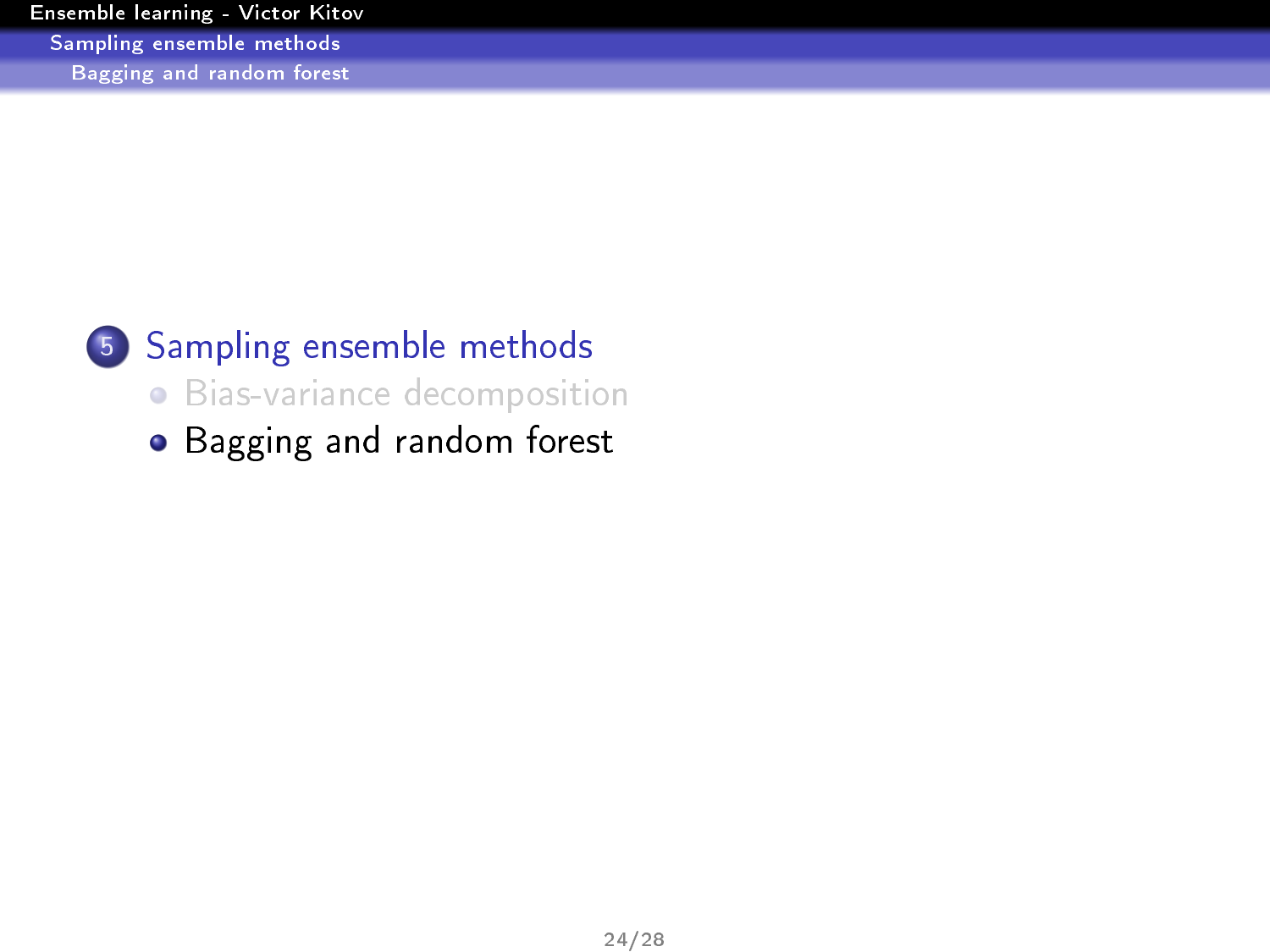# <span id="page-30-0"></span>Bagging& random subspaces

#### **•** Bagging

- random selection of samples (with replacement)<sup>12</sup>
- **e** efficient for methods with high variance w.r.t.  $X, Y$ .
- Random subspace method:
	- random selection of features (without replacement)
- We can apply both methods jointly
- Also we may sample different

 $1$  what is the probability that observation will not belong to bootstrap sample?

<sup>&</sup>lt;sup>2</sup> what is the limit of this probability with  $N \to \infty$ ?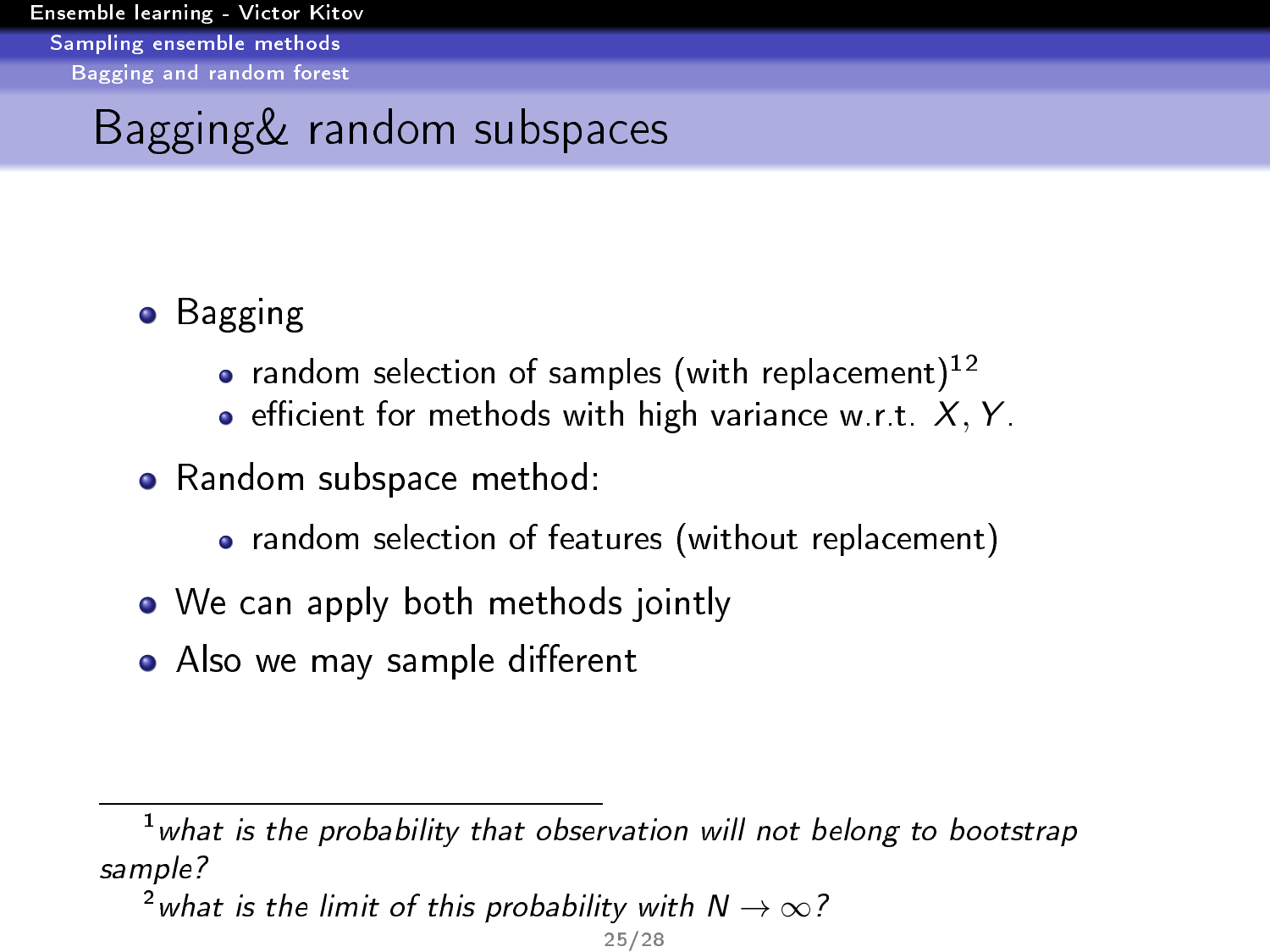#### <span id="page-31-0"></span>Random forests

**Input**: training dataset  $TDS = \{(x_i, y_i), 1 = 1, 2, ...N\}$ ; the number of trees  $B$  and the size of feature subsets  $m$ . for  $b = 1, 2, ... B$ .

- **2** generate random training dataset  $TDS<sup>b</sup>$  of size N by sampling  $(x_i, y_i)$  pairs from  $\mathcal{TDS}$  with replacement.
- $\bullet$  build a tree using  $TDS^b$  training dataset with feature selection for each node from random subset of features of size m (generated individually for each node).

**Output**:  $B$  trees. Classification is done using majority vote and regression using averaging of  $B$  outputs.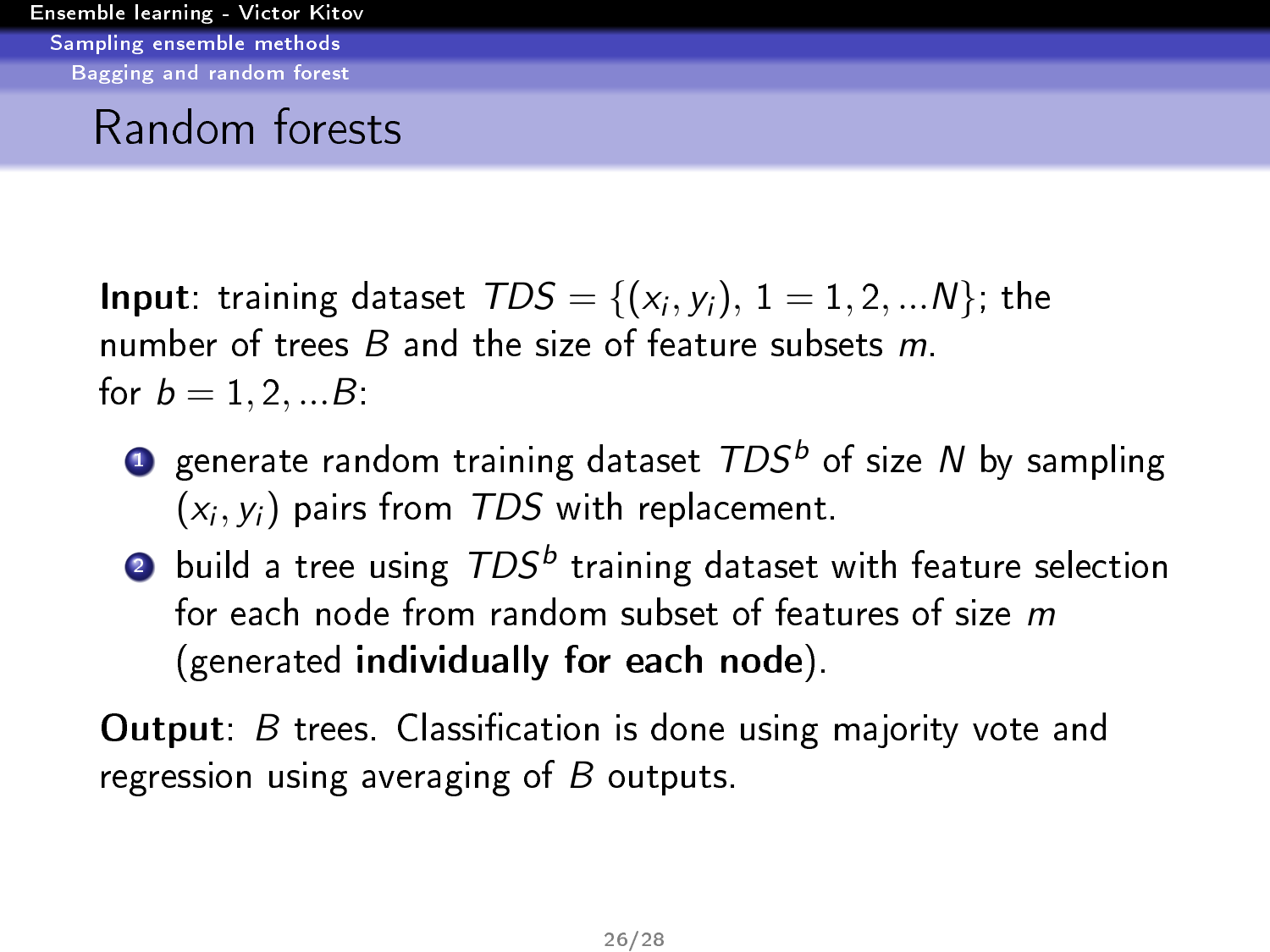### <span id="page-32-0"></span>Comments

- Random forests use random selection on both samples and features
- Step 1) is optional.
- Left out samples may be used for evaluation of model performance.
	- *Out-of-bag* prediction: assign output to  $x_i$ ,  $i = 1, 2, ...N$  using majority vote (classification) or averaging (regression) among trees with  $b \in \{b : (x_i, y_i) \notin \mathcal{T}^b\}$
	- $\bullet$  *Out-of-bag* quality lower bound for true model quality.<sup>3</sup>
- Less interpretable than individual trees
- +: Parallel implementation
- $\bullet$  -: different trees are not targeted to correct mistakes of each other

<sup>3</sup>why lower bound?